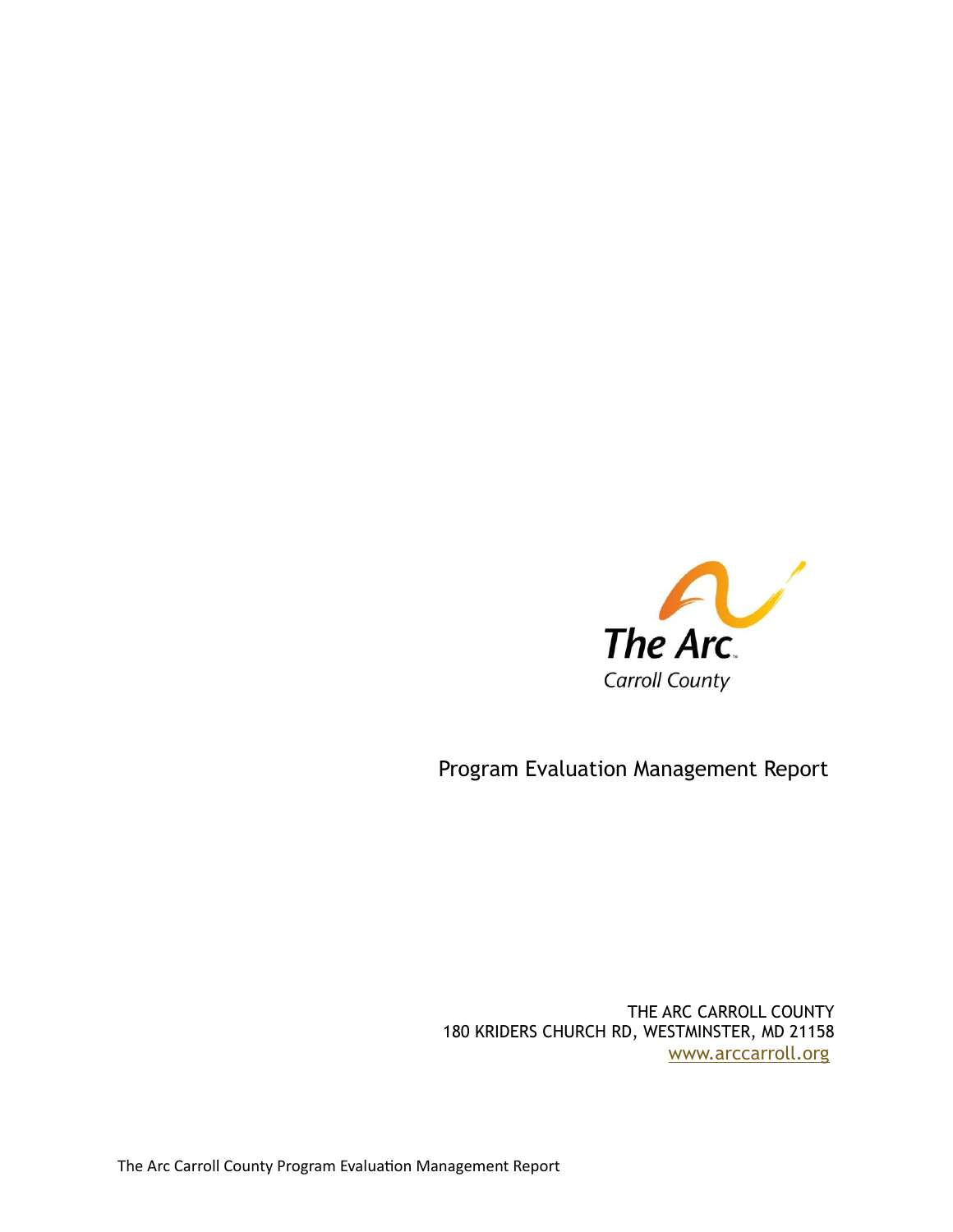## *Program Evaluation Management Report*

## **July 1, 2021 – December 31, 2021**

#### **Our Vision**

We are a leading organization that champions for and supports people with developmental disabilities, while cultivating relationships that enrich our community.

### **Our Values**

*Innovation* – Our founders pioneered the opportunities that exist today for people with developmental disabilities. We build on their courageous tradition of innovation and creativity in the design and delivery of our services.

*Integrity* – We operate with integrity in all that we do—as a service provider, as an employer, and as members of our community.

*Respect* – We treat everyone with respect. Dignity, choice, ability, privacy, and opinion are fundamental principles of who we are.

*Quality* – We embrace the highest standards in all that we do. Quality in service and character drives our actions and attitudes.

*Caring* – We act with a genuine spirit of caring. A sincere interest in and concern for the complete well-being of all people define our actions.

## **Our Mission**

To support people in their individual pursuit of a fulfilling life.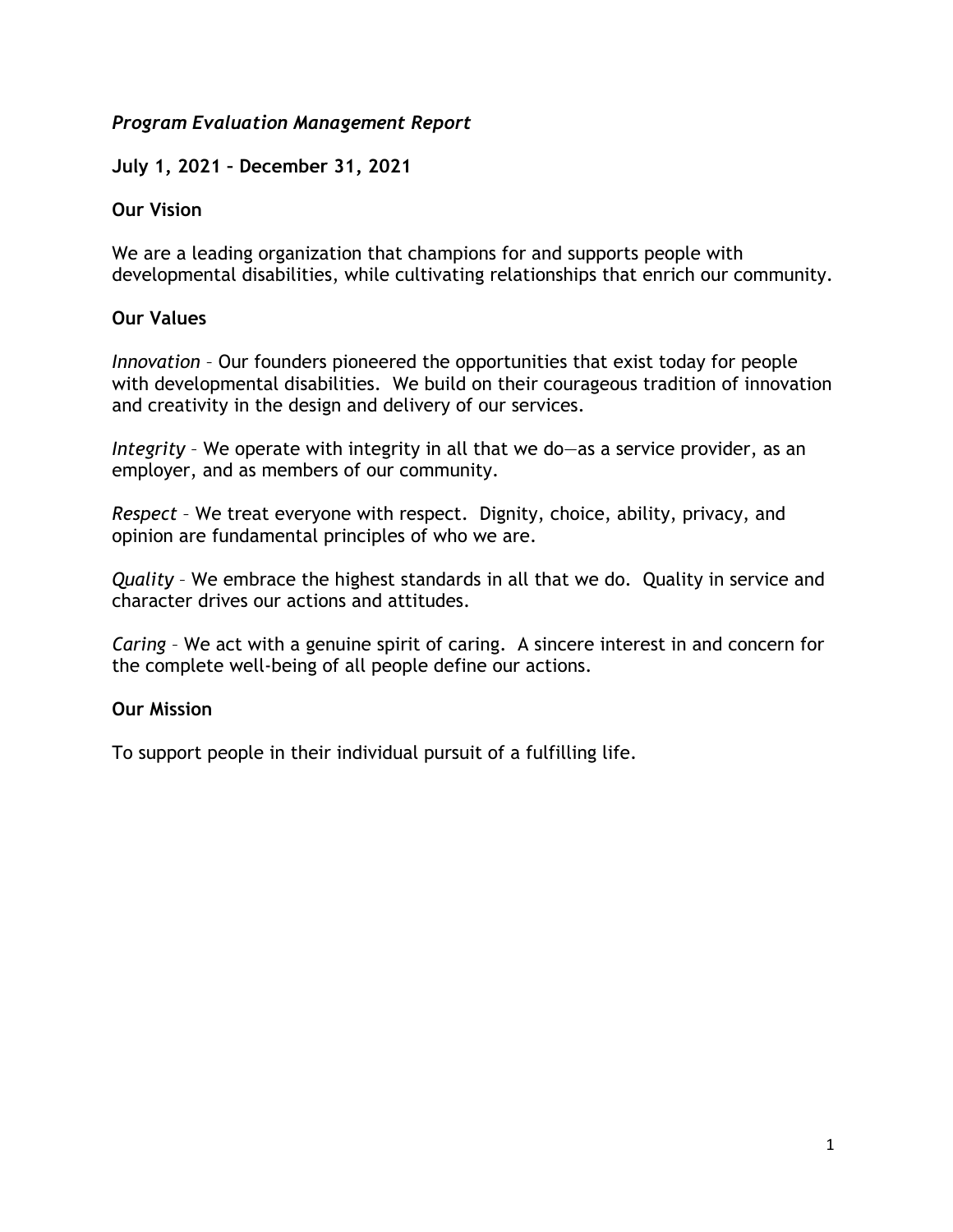

# **Table of Contents**

| Message from the Executive Director                                                                                | 3                              |
|--------------------------------------------------------------------------------------------------------------------|--------------------------------|
| Data Analysis Procedures                                                                                           | $\overline{4}$                 |
| Message from the Assistant Director of Quality Assurance                                                           | 5                              |
| <b>Meaningful Day Services</b>                                                                                     | 6                              |
| Number of People Receiving Support<br><b>Measures Analysis</b><br><b>Educational Partnership</b><br>Meaningful Day | 6<br>7<br>$\overline{7}$<br>10 |
| <b>Community Living Services</b>                                                                                   | 14                             |
| Number of People Receiving Support<br><b>Measures Analysis</b><br><b>Personal Supports</b><br>Residential          | 14<br>15<br>15<br>17           |
| Transportation<br><b>Measures Analysis</b>                                                                         | 19<br>19                       |
| Satisfaction                                                                                                       | 21                             |
| <b>Global Measures</b><br><b>Measures Analysis</b><br>Safety<br><b>Global Measures</b><br><b>Safety Summary</b>    | 24<br>24<br>24<br>24<br>26     |
| Reportable Incident Analysis                                                                                       | 26                             |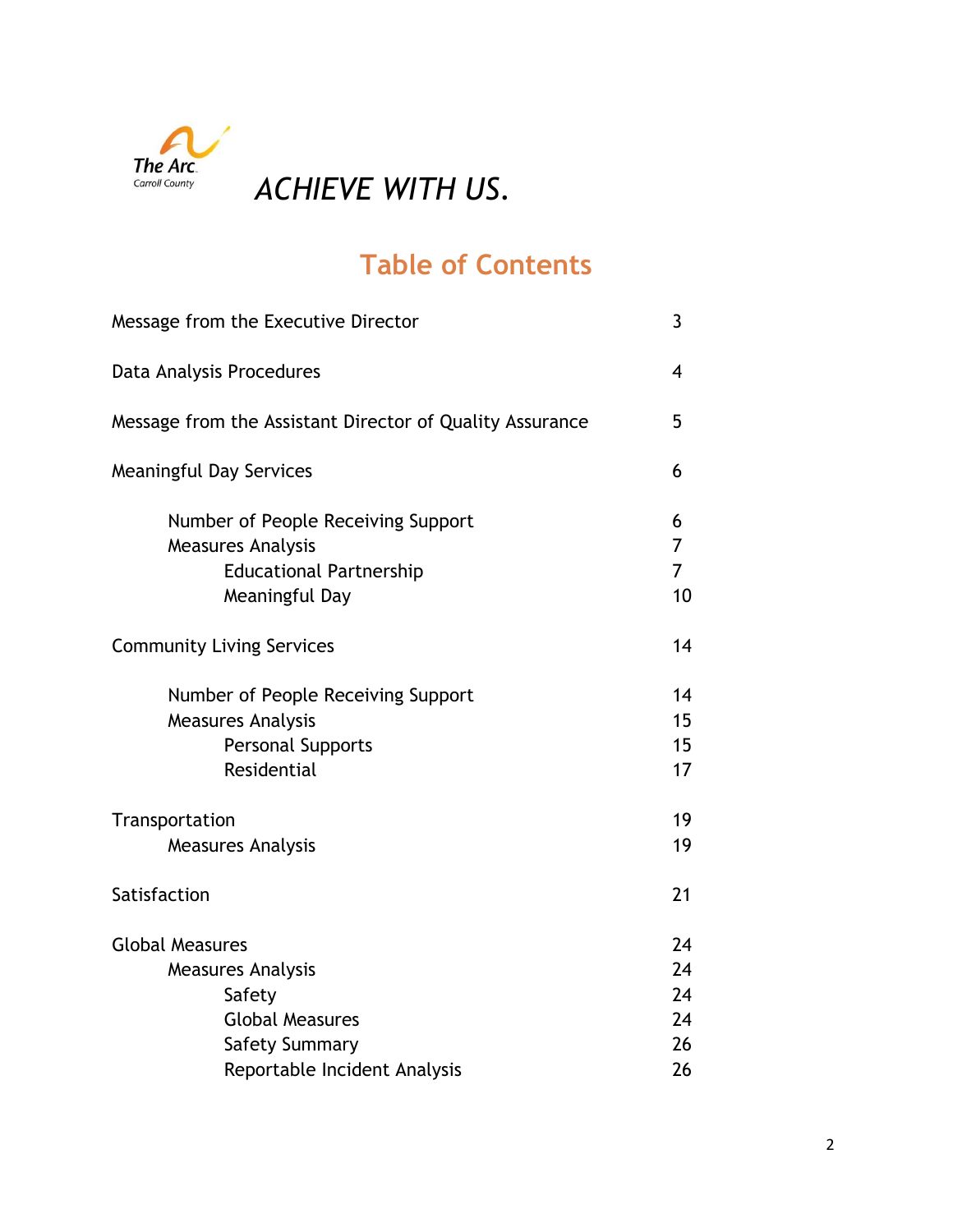# **Message from the Executive Director**

**"Transformation isn't a future event. It's a present day activity." ~ Jillian Michaels**

While searching for quotes about transformation, I kept coming back to this one by Jillian Michaels, a well-known fitness guru. My guess is she has witnessed and has been responsible for the personal transformation of many people through her popular workout programs. When I think of transformation, I usually focus on defining the future and less about the daily activities to get us there. In reality, it is made up of many steps, both forward and backwards, that bring meaning and changes to a situation, just as wanting to transform your appearance requires daily efforts that eventually lead to reaching that goal. Transformation is a key term in our industry today. You don't need to go very far before you hear someone talking about their organization's transformation or one of our stakeholder agencies sharing their transformation efforts.

At The Arc, we've always had an eye to the future and what we want it to look like, but it has been the daily experiences, both positive and not, that have truly defined our transformation. I'm sure some people get frustrated when we try new things and make many changes. I can almost hear them thinking, "Would you please just pick a lane and stay in it?" In reality, that is not how life works. To achieve our goals, we must switch lanes based on new information, situations, ideas, preferences, and insights. Thankfully, The Arc is served by its wonderful mission, vision, and core values that *don't change*, but instead guide us to ensure any change is grounded and appropriate for the individuals we support.

In the upcoming months, The Arc will begin preparation for our next strategic plan. The Arc has engaged in developing strategic plans since the early 1990s. I attribute much of our success to our ability to pause, engage stakeholders, evaluate our successes and challenges, and collaborate with our stakeholders in developing plans that lead to continued success. We will also review our outcomes to ensure that they are clearly aligned with our planning and vision for the future. I enjoy being part of an amazing group of talented professionals as we think about the possibilities for our future and then draw up the plans to bring those dreams to life. What could be more exciting?!

Donald Rowe Executive Director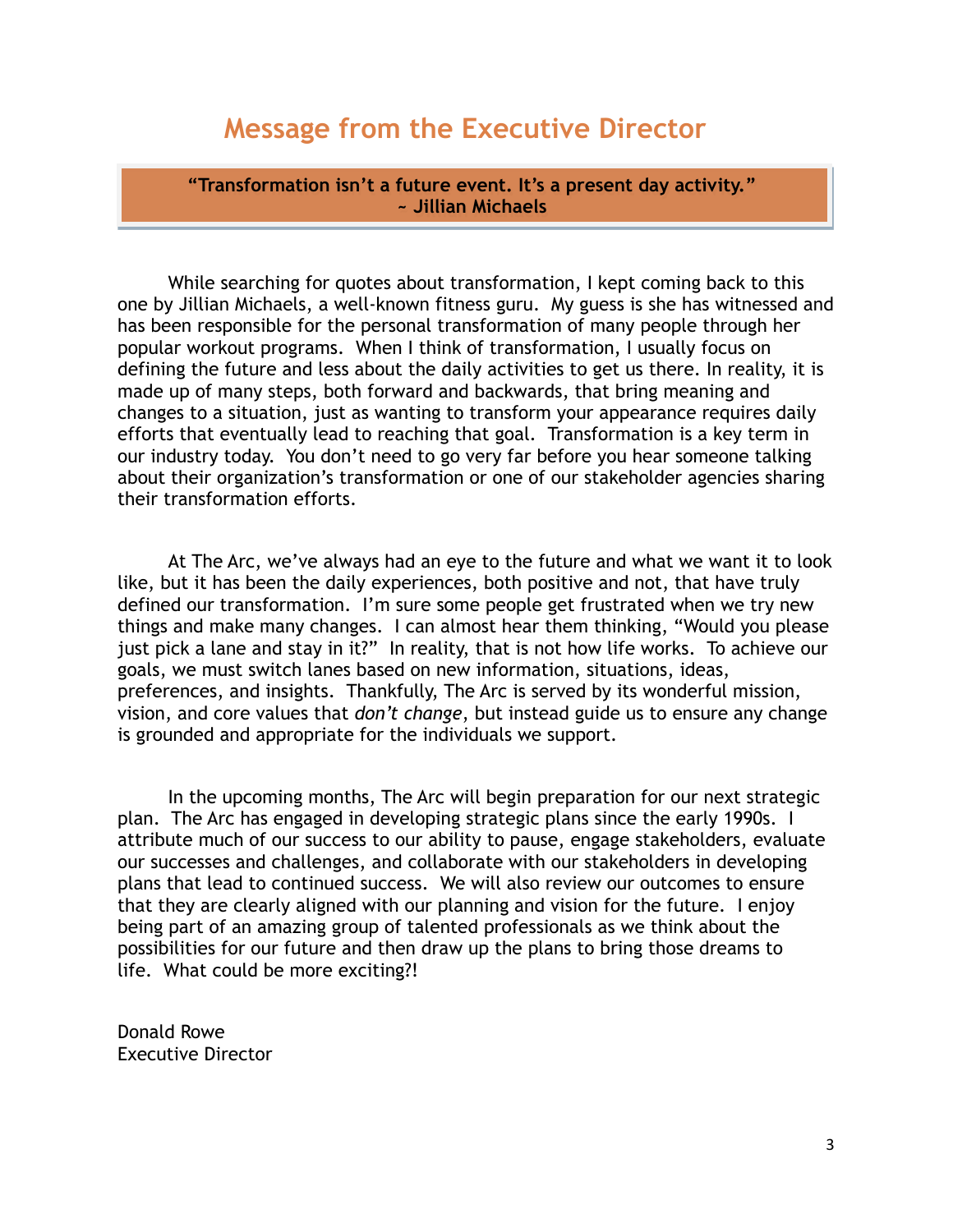# **Data Analysis Procedures**

Data is collected from the program areas on a regular basis. This data is compiled and analyzed upon receipt by the Assistant Director of Quality Assurance. Any negative trends discovered are brought to the attention of the appropriate program management staff. In addition to this regular analysis, the data is also analyzed formally for every six months to ensure reliability and validity and presented at monthly staff meetings. All incident and behavior support plan related data are also reviewed by the Quality Management Committee, which meets quarterly.

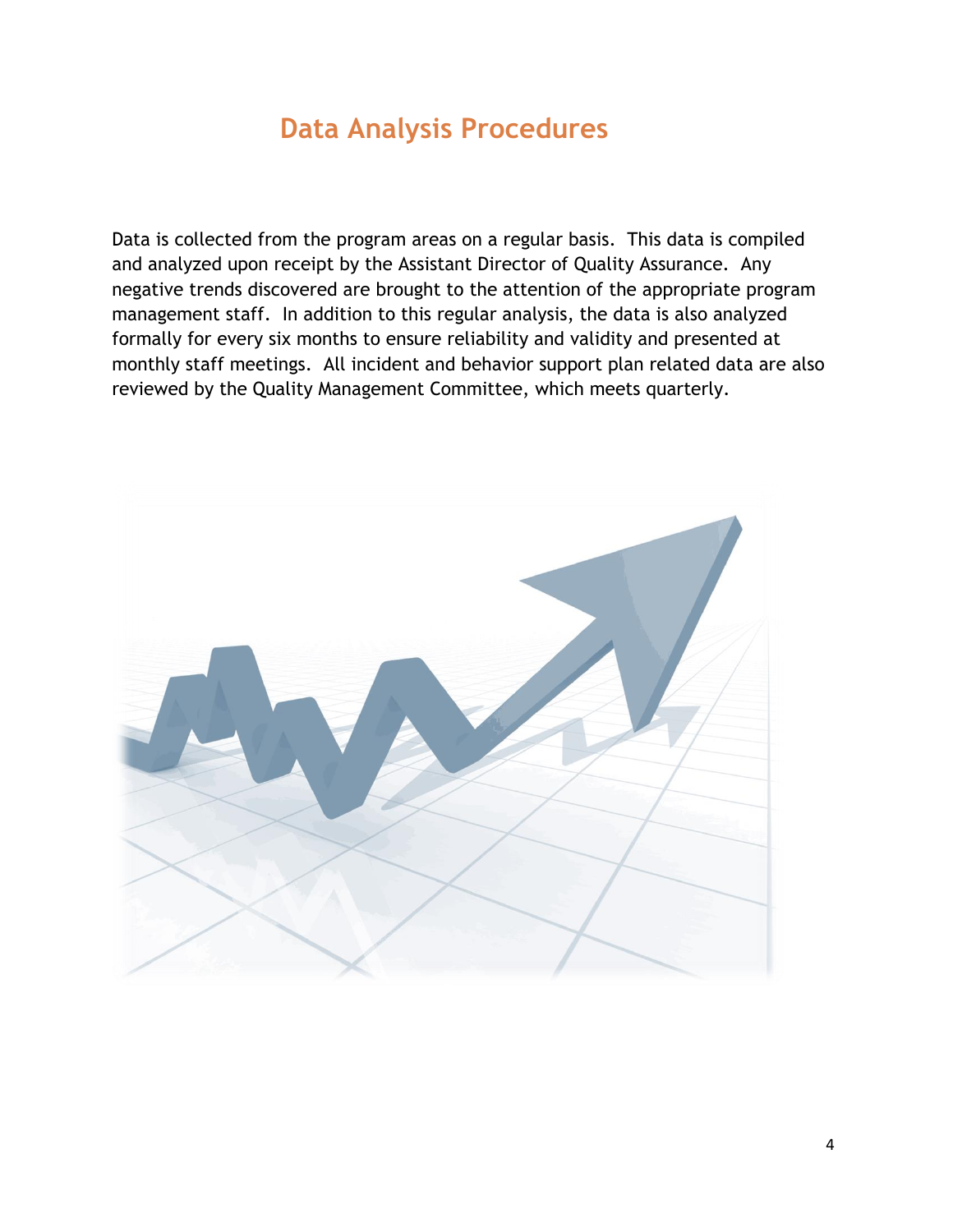#### **Message from Quality Assurance**

Due to the COVID-19 pandemic, on March 13, 2020, The Arc stopped providing most Personal Supports and Meaningful Day Services. This had caused skewed data for this analyzed period. Services that have continued through this pandemic include Employment Services, Supported Living Services, and Residential Services. Since then, The Arc had a soft open. This means we continue to provide limited services. This includes limited Personal Support Services and Meaningful Day Services. The Arc continues to comply with CDC and State guidelines.

All staff and individuals served in any service that is being provided during the COVID-19 pandemic have been and continue to be provided face masks, face shields, gloves, sanitizer, cleaning supplies, etc. in order to protect themselves. The following policies and procedures have been implemented in order to protect the health and safety of our staff and people served:

- Personal Protective Equipment Policy
- Social Distancing Policy
- Telecommuting Policy
- Daily Heath Screening Protocol
- Guidance for Self-Quarantining and Return to Work
- Isolation Protocol
- On-site Health and Temperature Screening Protocol
- Self-Screen Protocol

The Arc's leadership team meets on a weekly basis to discuss updates in regard to the pandemic to determine how changes will impact The Arc and what needs to be done to protect the health and safety of staff and individuals served. Each program department meets on a monthly basis to discuss the impact the pandemic has on The Arc, families, and individuals served, and how to best protect the health and safety of staff and individuals served. The entire administration meets monthly to discuss the pandemic and Arc updates.

The Arc continues to monitor the CDC and state guidelines in order to meet the health and safety of staff, individuals served and families.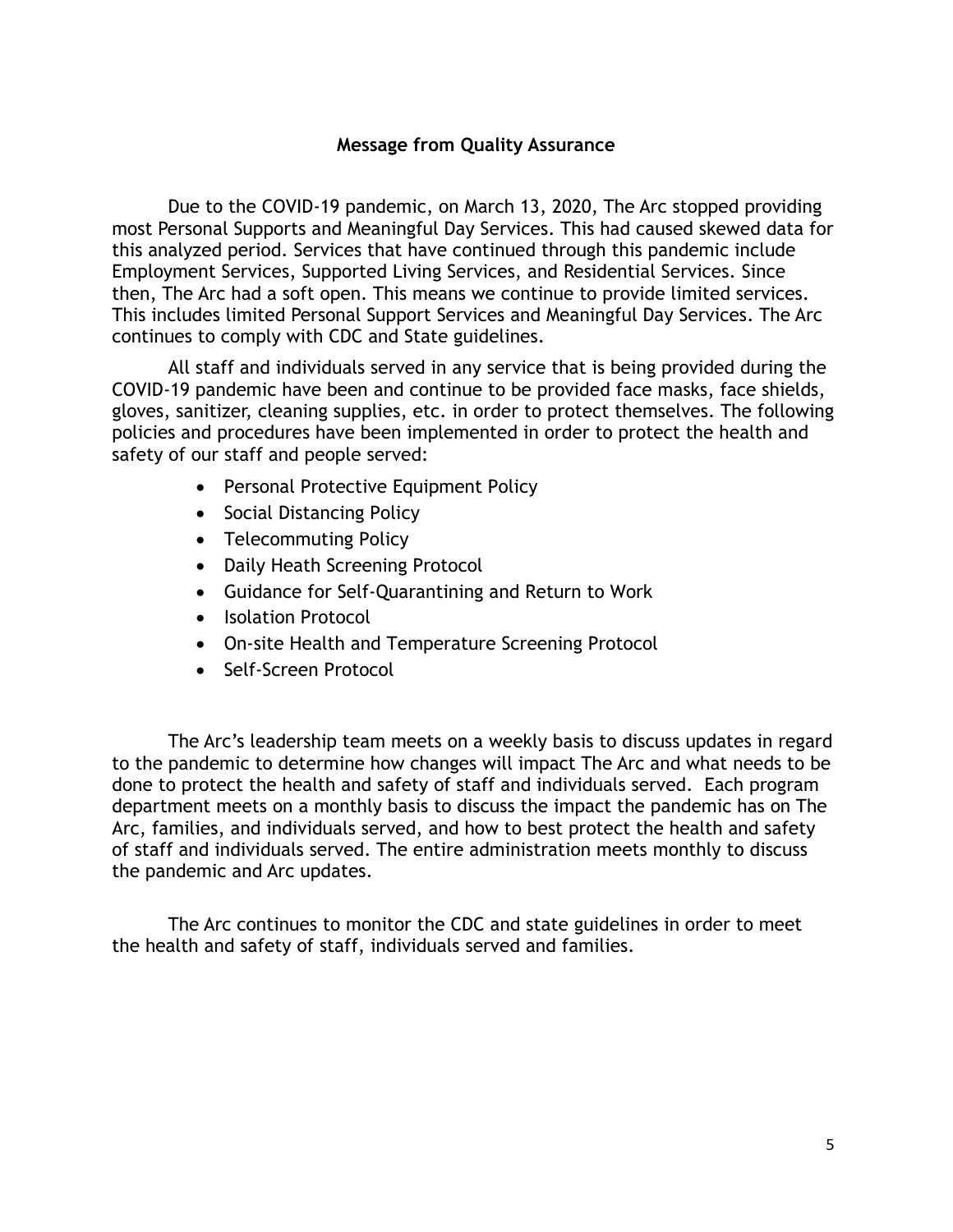# **Meaningful Day Services**

Number of People Receiving Supports

As of December 31, 2021:

- 121 DDA Funded
- 0 Unfunded
- 0 Private Pay
- 36 Vocational Rehabilitation (DORS)
- 10 Pre-ETS (DORS)
- 6 WBLE
- 25 DORS Funded (Summer Job)

As of June 30, 2021:

- 128 DDA Funded
- 0 Unfunded
- 0 Private Pay
- 13 Vocational Rehabilitation (DORS)
- 5 Pre-ETS (DORS)
- 4 WBLE
- 25 DORS Funded (Summer Job)

Changes: 3 people joined (DDA Funded) 10 people left (DDA Funded)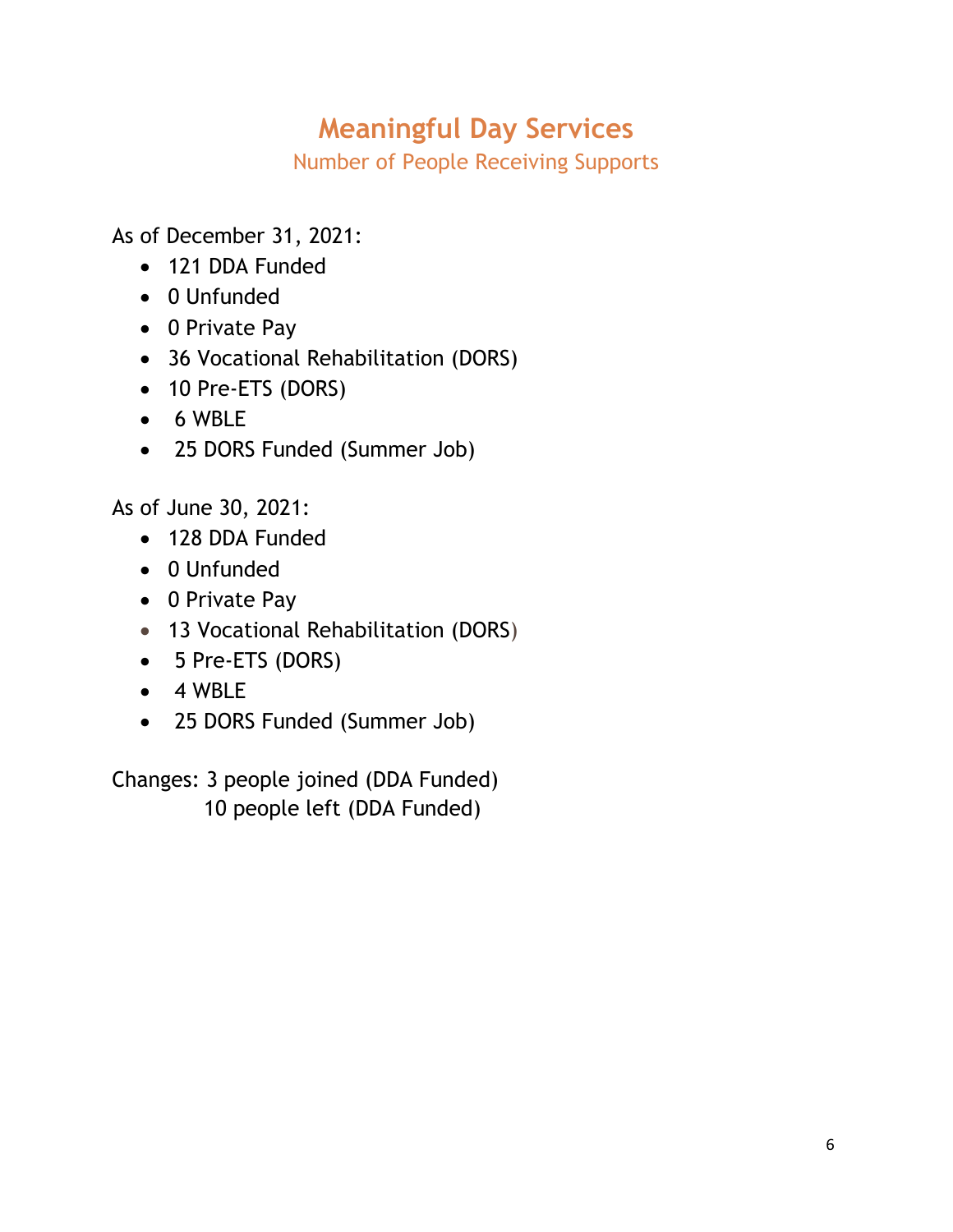# **Goal #1 – FY 22**

The Arc Carroll County's Educational Partnership/Transition Program will increase their effectiveness, efficiency, and service access of the program.

| Measure                                                                                                                        | <b>Indicators</b>                                                           | <b>Applies To</b>                                              | Time of<br>Measure                      | <b>Data Source</b>               | <b>Obtained</b><br>By                                               | <b>Target</b>              | <b>Results</b>                            | Prior<br><b>Term</b>                               | Achieved?       | Rationale                                                                                                  |
|--------------------------------------------------------------------------------------------------------------------------------|-----------------------------------------------------------------------------|----------------------------------------------------------------|-----------------------------------------|----------------------------------|---------------------------------------------------------------------|----------------------------|-------------------------------------------|----------------------------------------------------|-----------------|------------------------------------------------------------------------------------------------------------|
| Number of<br>experiences<br>students<br>receive<br>regarding<br>community<br>resources<br>i.e. DORS,<br>DDA, SC,<br>BERC, etc. | Trips and<br>guest<br>speakers<br>giving<br>exposure to<br>possible<br>jobs | All<br>Educational<br>Partnership<br><b>Students</b>           | Monthly<br>(not<br>including<br>Summer) | Completed<br><b>Lesson Plans</b> | Director of<br>Employment<br>and<br>Education<br>Initiatives        | $20$ for<br>school<br>year | $10$ for<br>$'21 - '22$<br>school<br>year | $\overline{24}$<br>$'20-$<br>'21<br>school<br>year | Not<br>Achieved | To give students a<br>view of the<br>operations of<br>businesses and<br>possible jobs<br>available to them |
| Percentage<br>of graduating<br>students<br>entering the<br>Arc for adult<br>services out<br>of the total<br><b>GTY</b> count   | <b>Students</b><br>entering the<br>Arc as their<br>provider<br>agency       | All eligible<br>graduating<br>students in<br>Carroll<br>County | Semi<br>Annually                        | Application<br>for Services      | Director of<br>Employment<br>and<br>Education<br><b>Initiatives</b> | 33%                        | 29%<br>5 of 17                            | 15%<br>3 of<br>19                                  | Not<br>Achieved | To show<br>effectiveness of<br>program reflected in<br>students choosing<br>The Arc for adult<br>supports  |
| Percentage<br>of referrals<br>that<br>obtained a<br>paid job in<br>VR.                                                         | Number of<br>adults that<br>got a job<br>through<br>DORS & SYE<br>Funding   | All VR<br>Adults                                               | Semi<br>Annually                        | Progress<br><b>Notes</b>         | Director of<br>Employment<br>and<br>Education<br><b>Initiatives</b> | 90%                        | 53%<br>19 <sub>of</sub><br>36             | 92%<br>$11$ of<br>12                               | Not<br>Achieved | To show<br>effectiveness of the<br>program                                                                 |
| Percentage<br>of students<br>that got a<br>job through<br>SYE funding                                                          | Number of<br>students<br>that got a<br>job through<br><b>SYE</b>            | All<br>Educational<br>Partnership<br><b>Students</b>           | Semi<br>Annually                        | Progress<br><b>Notes</b>         | Director of<br>Employment<br>and<br>Education<br>Initiatives        | 5%                         | 4%<br>2 of 20                             | 0%<br>$0$ of $4$                                   | Not<br>Achieved | To show<br>effectiveness of the<br>program                                                                 |
| Number of<br>Pre-ETS                                                                                                           | Number of<br>classes that                                                   | All<br>Educational                                             | Semi<br>Annually                        | Progress<br><b>Notes</b>         | Director of<br>Employment                                           | 100%                       | 100%                                      | 100%                                               | Achieved        | $\overline{To}$ show<br>effectiveness of the                                                               |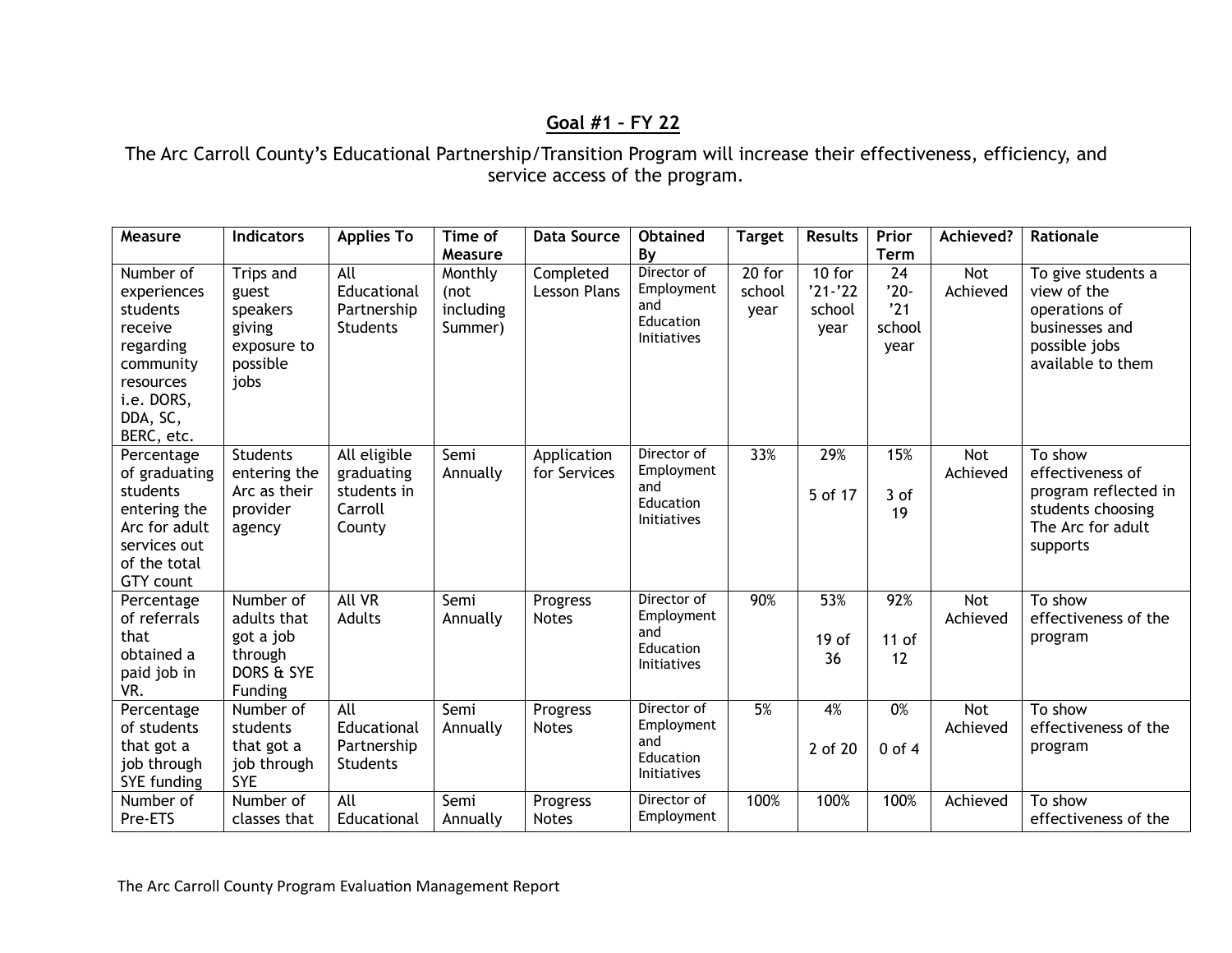| classes that<br>occurred                                                                            | successfully<br>occurred                                                                                 | Partnership<br><b>Students</b>                       |                  |                                              | and<br>Education<br><b>Initiatives</b>                              |                    | $2$ of $2$         | $3$ of $3$         |                 | program.                                                                                                                                                        |
|-----------------------------------------------------------------------------------------------------|----------------------------------------------------------------------------------------------------------|------------------------------------------------------|------------------|----------------------------------------------|---------------------------------------------------------------------|--------------------|--------------------|--------------------|-----------------|-----------------------------------------------------------------------------------------------------------------------------------------------------------------|
| Percentage<br>of students<br>exposed to<br>Arc services<br>through<br>Transition<br><b>Planning</b> | Attendance<br>by Arc staff<br>at IEP<br>meetings                                                         | All<br>Educational<br>Partnership<br><b>Students</b> | Monthly          | IEP/Transiti<br>on Meeting<br><b>Minutes</b> | Director of<br>Employment<br>and<br>Education<br><b>Initiatives</b> | 75%                | 12%                | 73%                | Not<br>Achieved | To track the Arc's<br>ability to introduce<br>itself and its services<br>to students and<br>families                                                            |
| Number of<br>Pre-ETS that<br>used 80% or<br>more of their<br>authorized<br>hours                    | Number of<br>Pre-ETS that<br>used at<br>least 80% of<br>their<br>funding by<br>the end of<br>the program | <b>GTY</b><br>students<br>seeking<br>services        | Semi<br>Annually | <b>DDA</b><br>Authorization                  | Director of<br>Employment<br>and<br>Education<br><b>Initiatives</b> | 80%                | 100%               | 100%               | Achieved        | To track the<br>utilization of hours<br>to ensure students<br>had the opportunity<br>to explore<br>employment<br>opportunities                                  |
| Number of<br>students<br>receiving<br>DORS or SYE<br>summer<br>funding.                             | Number of<br>students<br>granted<br>summer<br>funding                                                    | All<br>Educational<br>Partnership<br><b>Students</b> | Semi<br>Annually | <b>DORS</b><br>authorizatio<br>ns            | Director of<br>Employment<br>and Education<br>Initiatives           | 30<br>Stud<br>ents | 22<br>Studen<br>ts | 25<br>Stude<br>nts | Not<br>Achieved | To measure access to<br>revenue sources<br>other than DDA, and<br>to measure the<br>access of students to<br>become familiar with<br>the Arc Carroll<br>County. |

## **Strategies:**

C.A.R.F. accrediation will be maintained through elevating the value, quality, and ideal outcomes of services that enhace the lives of persons served at The Arc.

Funder requirements will be maintained. The Arc will continue to maintain a relationship with The Division of Rehabilitation Services (DORS) and Carroll County Public Schools.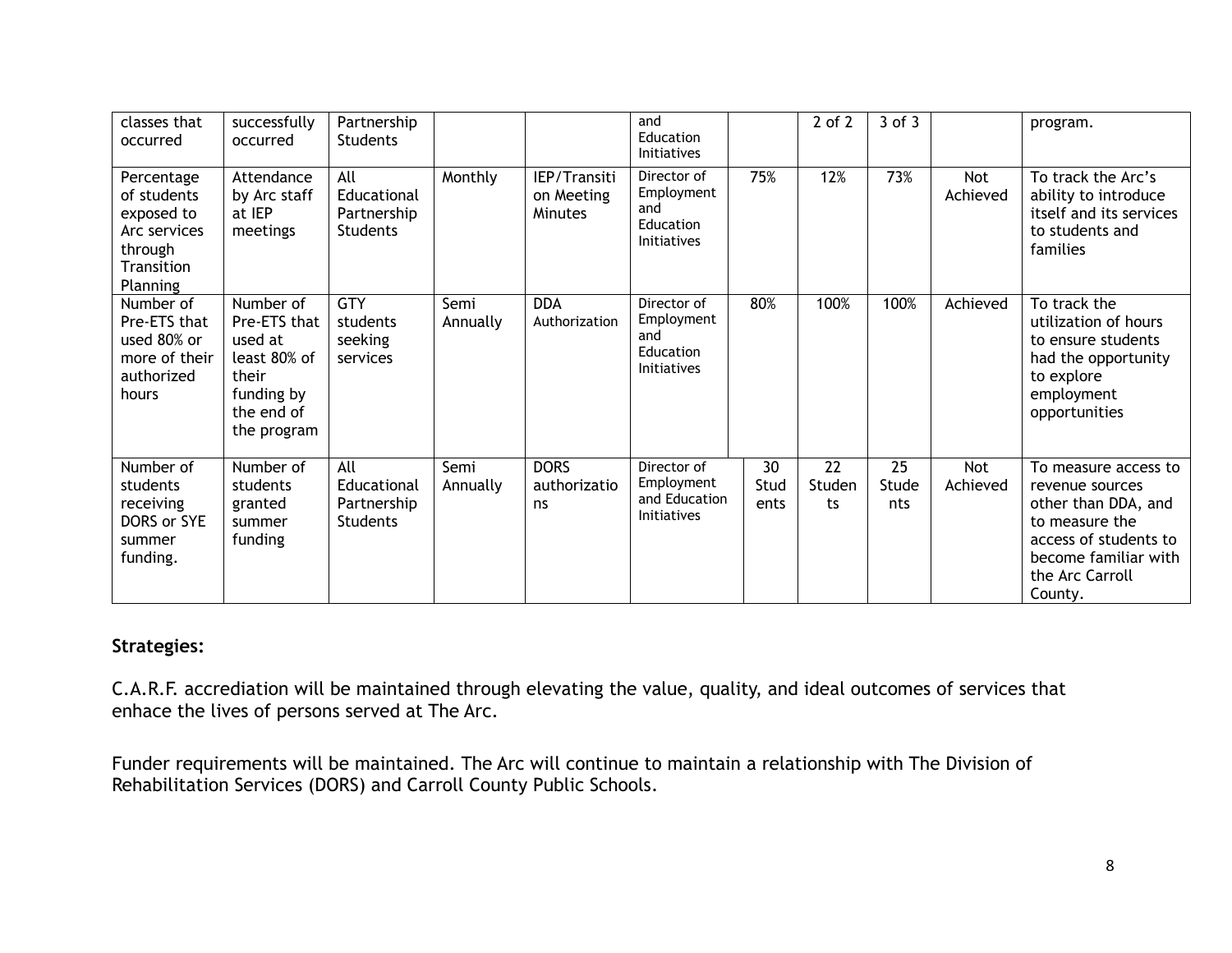The Educational Partnership team will continue to practice person centered goals for vocational and educational success, focusing on education, job placement, vocational goals and objectives, lesson planning and curriculum implmentation.

### **Circumstances influencing results:**

COVID-19 Update: The program is back to normal practices in school and with DORS services. We continue to offer virtual job development and Pre-ETS classes.

"Percentage of graduating students entering the Arc for adult services out of the total GTY count" is skewed due to the COVID-19 pandemic. Students choose The Arc Carroll County but we have had to turn down referrals due to staffing.

#### **Action Plan:**

Adults funded through DORS can decide between in-person or virtual job development services.

Educational Instructors offered virtual pre-ETS classes to students referred by DORS.

The Arc continues to monitor the CDC and state guidelines to meet the health and safety of staff, individuals served and families.

Continue tracking current measures.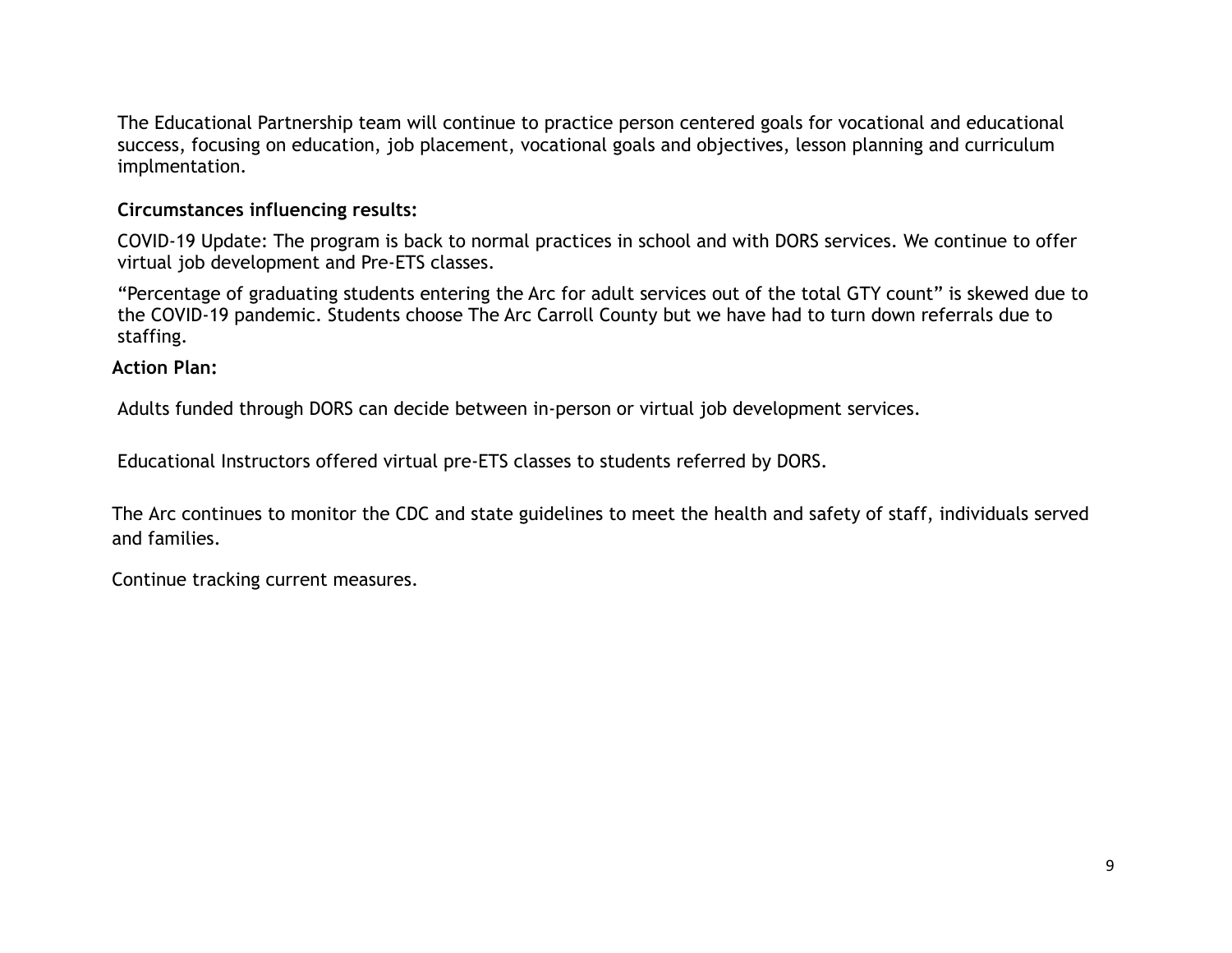# **Goal #2 – FY 22**

The Arc Carroll County's Meaningful Day Services will increase its effectiveness, effiency, and service access.

| Measure                                                                    | <b>Indicators</b>                                                                                                                    | <b>Applies To</b>                            | Time of             | <b>Data Source</b>                 | <b>Obtained</b>              | <b>Target</b>   | <b>Results</b>      | Prior                               | Achieved?              | Rationale                                                                                                                                                                                                 |
|----------------------------------------------------------------------------|--------------------------------------------------------------------------------------------------------------------------------------|----------------------------------------------|---------------------|------------------------------------|------------------------------|-----------------|---------------------|-------------------------------------|------------------------|-----------------------------------------------------------------------------------------------------------------------------------------------------------------------------------------------------------|
| Percentage of<br>PCP goals<br>obtained in<br>Meaningful<br>Day Services    | Number of<br>goals<br>successfully<br>completed                                                                                      | All persons<br>served                        | Measure<br>Annually | PCPs and<br>supporting<br>data     | By<br>Program<br>Coordinator | 90%             | 39%<br>41 of<br>104 | <b>Term</b><br>33%<br>$28$ of<br>84 | <b>Not</b><br>Achieved | To track the<br>number of people<br>meeting the goals<br>outlined in their<br>ΙP                                                                                                                          |
| Number of<br>integrated<br>activities<br>individuals<br>participated<br>in | Total<br>number of<br>volunteer &<br>community-<br>based<br>activities<br>people took<br>part in that<br>receive Day<br>Habilitation | People in<br>Day<br>Habilitation<br>Services | Semi<br>Annually    | <b>Activity Detail</b><br>Analysis | Director of<br>Finance       | $\overline{20}$ | $\overline{35}$     | 8                                   | Achieved               | To track the<br>number of<br>volunteer and<br>community-based<br>activities that<br>people participate<br>in under Day<br>Habilitation<br>Services to show<br>an increase in<br>community<br>integration. |
| Number of<br>hours spent<br>volunteering                                   | <b>Total</b><br>number of<br>hours<br>people<br>volunteered<br>in the<br>community                                                   | People in<br>Day<br>Habilitation<br>and CDS  | Semi<br>Annually    | Database                           | Director of<br>Finance       | See<br>Below    | 1,083.2<br>5        | 129.2<br>5                          | See Below              | To track the<br>number of hours<br>spent in the<br>community<br>volunteering in<br>Day Habilitation<br>and CDS. This will<br>show an increase<br>in community<br>integration.                             |
| Number of<br>hours spent in<br>the<br>community                            | <b>Total</b><br>number of<br>hours<br>people                                                                                         | People in<br>Day<br>Habilitation             | Semi<br>Annually    | Database                           | Director of<br>Finance       | See<br>Below    | 10,213              | 10,42<br>9                          | See Below              | To track the<br>number of hours<br>spent in the<br>community for                                                                                                                                          |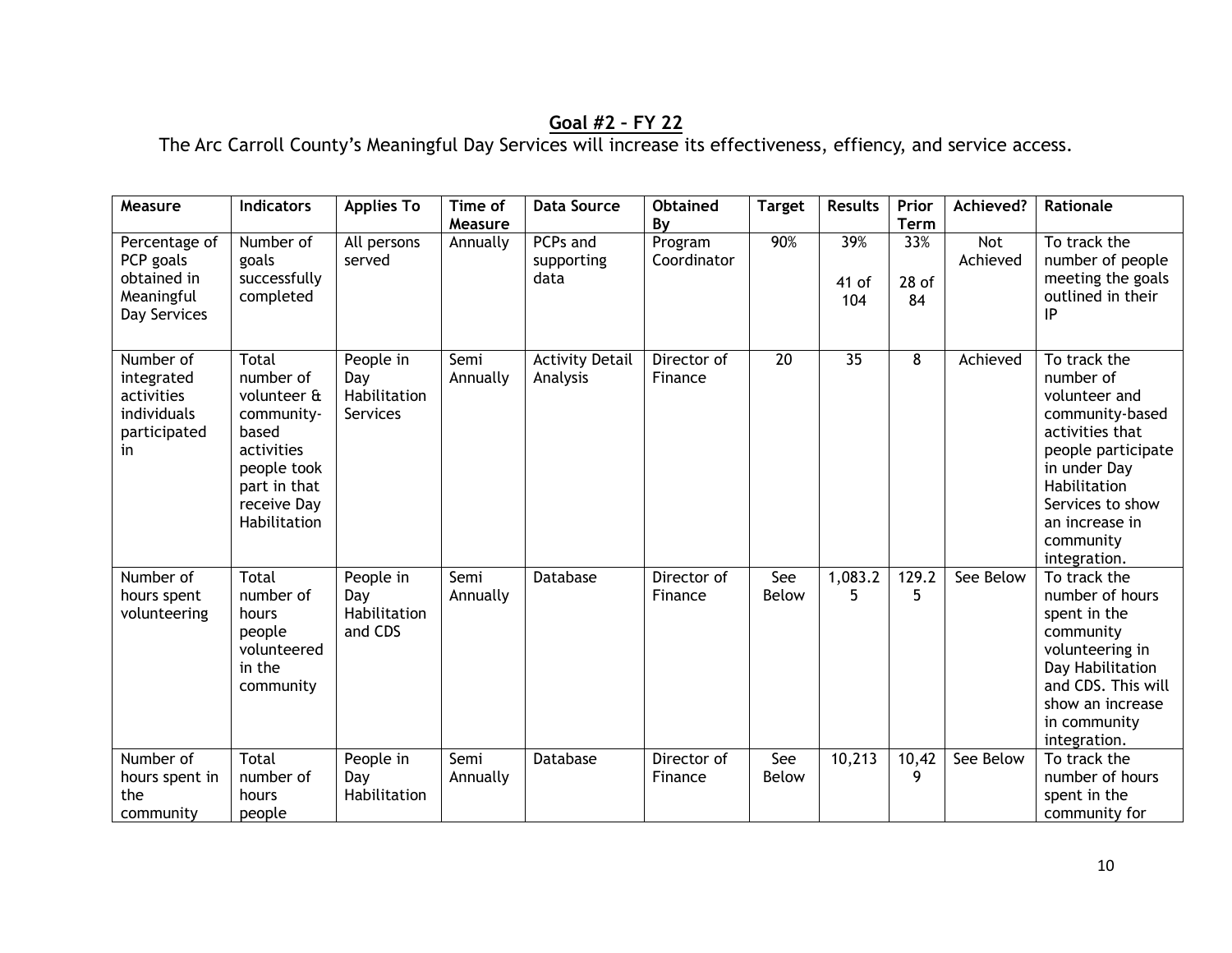|                                                                                                                          | spent in the<br>community                                                                             |                                                                         |                  |                                  |                                        |                 |                 |                 |                        | people receiving<br>Day Habilitation.<br>This will show an<br>increase in<br>community<br>integration.                                                |
|--------------------------------------------------------------------------------------------------------------------------|-------------------------------------------------------------------------------------------------------|-------------------------------------------------------------------------|------------------|----------------------------------|----------------------------------------|-----------------|-----------------|-----------------|------------------------|-------------------------------------------------------------------------------------------------------------------------------------------------------|
| Number of<br>CDS hours<br>used                                                                                           | Total<br>number of<br>hours<br>people<br>spent in CDS                                                 | People in<br>CDS                                                        | Semi<br>Annual   | <b>Database</b>                  | Director of<br>Finance                 | 1800            | 44.50           | 287.8<br>5      | <b>Not</b><br>Achieved | To track the<br>number of hours<br>people have spent<br>utilizing CDS. Tis<br>will show an<br>increase in<br>community<br>integration.                |
| Number of<br>individuals in<br>Community<br>Integrated<br>Employment                                                     | Total<br>number of<br>people in<br>Community<br>Integrated<br>Employment<br>Services                  | People in<br>Community<br>Integrated<br>Employment                      | Semi<br>Annually | Database                         | Director of<br>Finance                 | >33             | $\overline{34}$ | $\overline{39}$ | Achieved               | To track the<br>number of people<br>receiving<br>Supported<br>Employment.                                                                             |
| Number of<br>Community<br>Integrated<br>Employment<br><b>Sites</b>                                                       | Total<br>number of<br>Community<br>Integrated<br>Employment<br><b>Sites</b>                           | People in<br>Community<br>Integrated<br>Employment                      | Semi<br>Annually | Employment<br>Tracking<br>System | Community<br>Employment<br>Coordinator | $\overline{35}$ | $\overline{32}$ | 31              | Not<br>Achieved        | To track the<br>number<br>community<br>integrated<br>employment sites<br>to show an<br>increase in<br>employment<br>opportunities and<br>connections. |
| Percentage of<br>staff under<br>Job<br>Development,<br>Job Discovery<br>and<br>Employment<br>that are CESP<br>Certified. | Number of<br>staff under<br>Job<br>Developmen<br>t, Job<br>Discovery<br>and<br>Employment<br>that are | Staff having<br>100% of DDA<br>Required<br><b>Training</b><br>completed | Semi<br>Annually | Training<br>Database             | Human<br>Resources                     | 50%             | 30%<br>3 of 10  |                 | Not<br>Achieved        | To track the<br>number of staff<br>that are in<br>compliance with<br>this training<br>requirement.                                                    |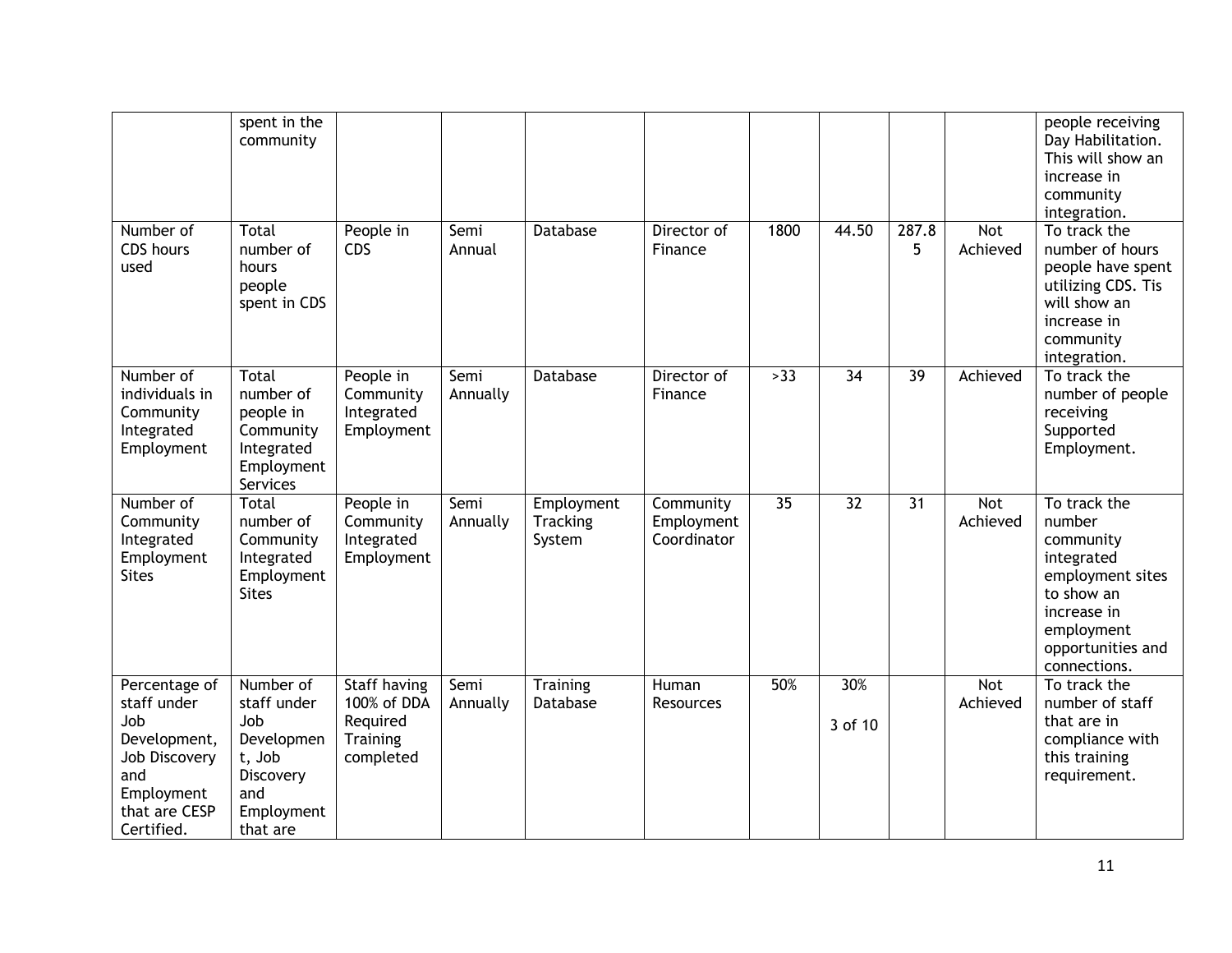| <b>CESP</b><br>ᇰ뇌 |  |  |  |  |  |
|-------------------|--|--|--|--|--|
| `ertifiec         |  |  |  |  |  |

#### **Strategies:**

C.A.R.F. accrediation will be maintained through elevating the value, quality, and ideal outcomes of services that enhace the lives of persons served at The Arc.

Vision 2023 will be used to guide implementation of each measure.

The leadership team will continue to meet on a regular basis to guide the process.

The Employment Services team, including DSP's and Coordinators will meet on a monthly basis to discuss progress made, what still needs to be completed, continuing to emphasise the person-centered philosophy, and work collaboratively on community integration.

The Senior Coordinator will participate in state-wide, as well as regional forums on topics related to employment and will foster participation and training for Direct Support Professionals.

### **Circumstances influencing results:**

All Measures: Due to the COVID-19 pandemic has skewed data as services are limited.

The following measures have been removed, "Number of individuals in Day Habilitation Services"; Number of individuals in Community Development Services (CDS)"; "Number of individuals in Career Exploration"; "Number of individuals in Discovery Services"; "Number of individuals in Job Development Services"; "Number of individuals receiving Ongoing Job Support"; "Number of individuals receiving Follow Along Support"; and "Number of hours that decreased in Day Habilitation Services". The listed measures have been removed because the new fee for service system allows for each person to stack services.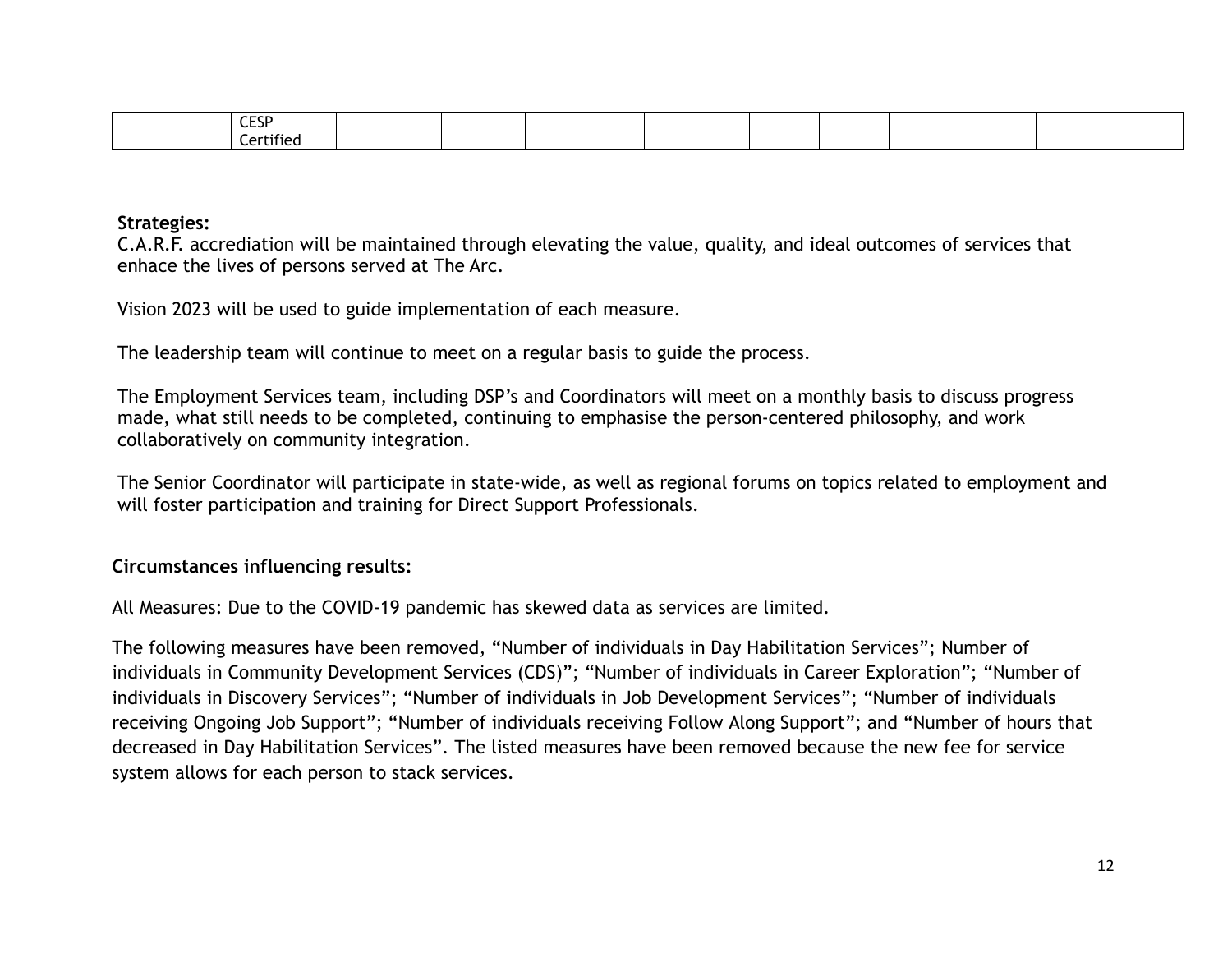"Percentage of staff under Job Development, Job Discovery and Employment that are ACRE trained" has been updated to "Percentage of staff under Job Development, Job Discovery and Employment that are CESP Certified. This reflects DDA's updated requirements.

## **Action Plan:**

Meaningful Day Services have resumed; however, not at full capacity. The Arc continues to monitor the CDC and state guidelines to meet the health and safety of staff, individuals served and families.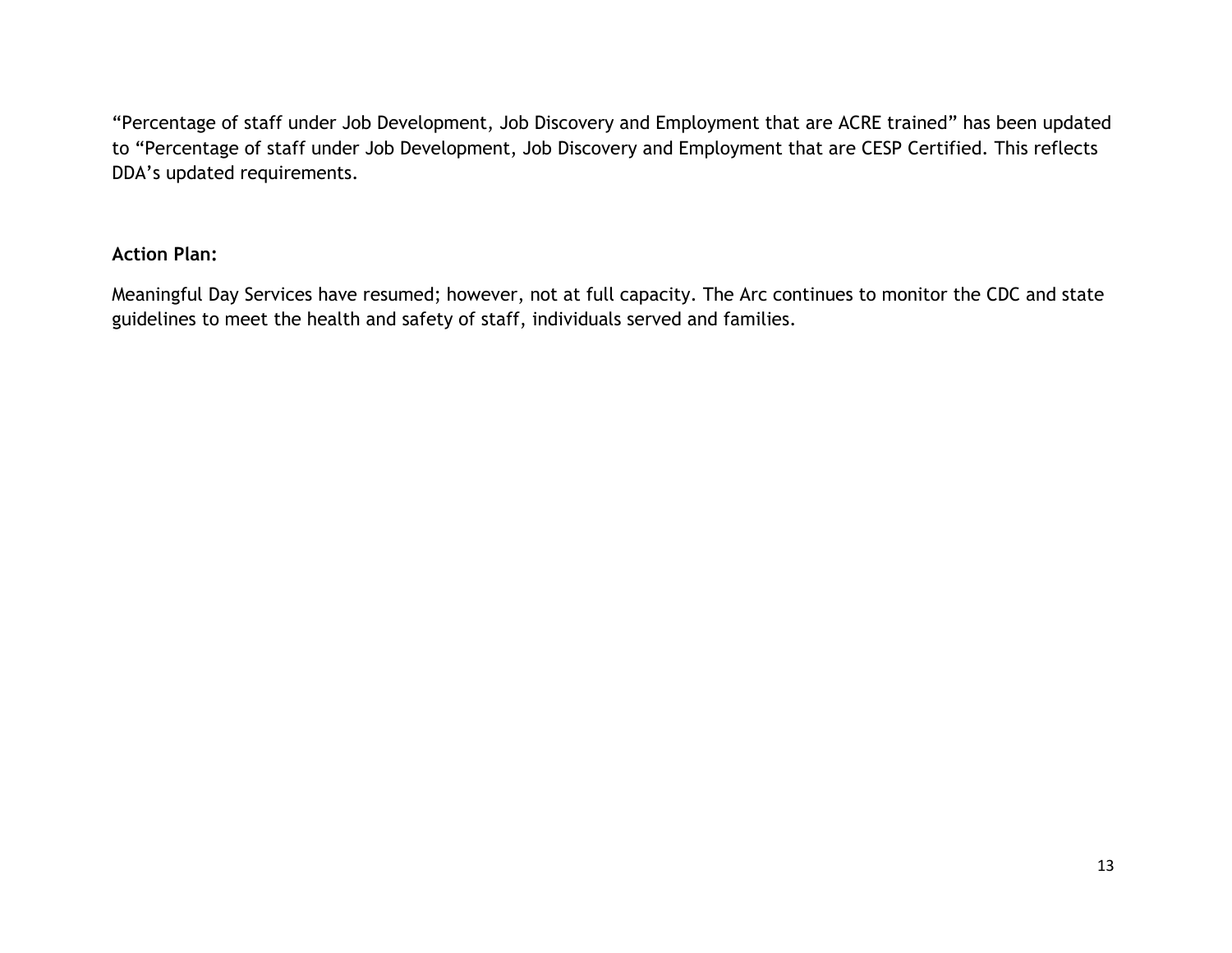# **Community Living Services**

Number of People Receiving Supports

As of December 31, 2021:

- 20 Residential
- 71 Support Services

As of June 30, 2021:

- 20 Residential
- 73 Support Services

Changes:

- 2 people left support services
- 0 person joined support services
- 1 person left residential services
- 1 person joined residential services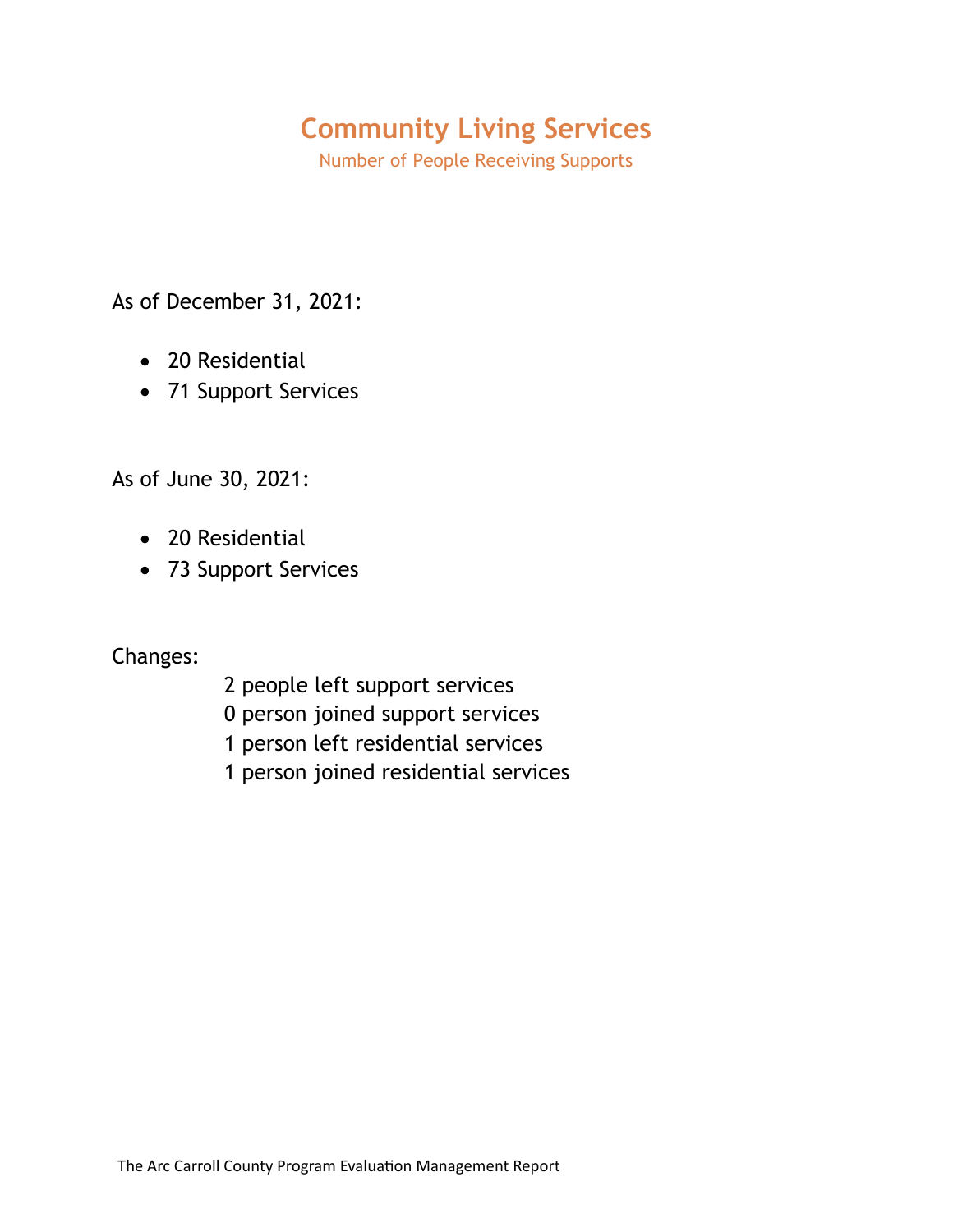# **Goal #3 FY 22**

The Arc Carroll County's Community Living Program will increase its effectiveness, efficiency, and service access.

# **Personal Supports**

| Measure                                                                       | <b>Indicators</b>                                  | <b>Applies To</b>                             | Time of<br>Measure | <b>Data Source</b>              | <b>Obtained By</b>     | <b>Target</b> | <b>Results</b>  | Prior<br><b>Term</b> | Achieved?              | Rationale                                                                                                    |
|-------------------------------------------------------------------------------|----------------------------------------------------|-----------------------------------------------|--------------------|---------------------------------|------------------------|---------------|-----------------|----------------------|------------------------|--------------------------------------------------------------------------------------------------------------|
| Percentage of<br>PCP goals<br>obtained in<br>Personal<br>Support<br>Services. | Number of<br>goals<br>successfully<br>completed    | All persons<br>served                         | Semi<br>Annually   | PCP's and<br>supporting<br>data | Program<br>Coordinator | 90%           | 68%<br>28 of 41 | 72%<br>of            | Not<br>Achieved        | To track the<br>number of<br>people meeting<br>the goals<br>outlined in their<br>IP                          |
| Utilization of<br>funded hours<br>in FSS, FIS,<br>and Personal<br>Supports    | Compliance<br>using the<br><b>DDA</b><br>standards | People in<br>FISS and<br>Personal<br>Supports | Monthly            | <b>Wage Detail</b><br>Analysis  | Director of<br>Finance | 90%           | 58%             | 54%                  | <b>Not</b><br>Achieved | To track<br>utilization of<br>hours to better<br>manage staff<br>scheduling and<br>monitor unusual<br>events |
| Utilization of<br>FSS/ISS<br>funded hours<br>that were<br>actually used       | Compliance<br>using the<br><b>DDA</b><br>standards | People in<br><b>FISS</b>                      | Monthly            | <b>Wage Detail</b><br>Analysis  | Director of<br>Finance | 100%          | 30%             | 46%                  | <b>Not</b><br>Achieved | To track<br>utilization of<br>hours to better<br>manage staff<br>scheduling and<br>monitor unusual<br>events |
| Utilization of<br>PS funded<br>hours that<br>were actually<br>used            | Compliance<br>using the<br><b>DDA</b><br>standards | People in<br><b>PS</b>                        | Monthly            | <b>Wage Detail</b><br>Analysis  | Director of<br>Finance | 100%          | 28%             | 54%                  | <b>Not</b><br>Achieved | To track<br>utilization of<br>hours to better<br>manage staff<br>scheduling and<br>monitor unusual<br>events |
| Number of<br>new people<br>receiving<br>supports                              | <b>New</b><br>admissions<br>into the<br>program    | People<br>entering<br>Personal<br>Supports    | Monthly            | Enrollment<br>Data              | Program<br>Coordinator | 6             | $\Omega$        | 5                    | <b>Not</b><br>Achieved | To track new<br>entries into the<br>program                                                                  |
| Number of<br>individuals                                                      | Compliance<br>using the                            | People in<br><b>PS</b>                        | Monthly            | <b>Wage Detail</b><br>Analysis  | Director of<br>Finance | $\mathbf 0$   | 1               | $\Omega$             | <b>Not</b><br>Achieved | To track<br>utilization of                                                                                   |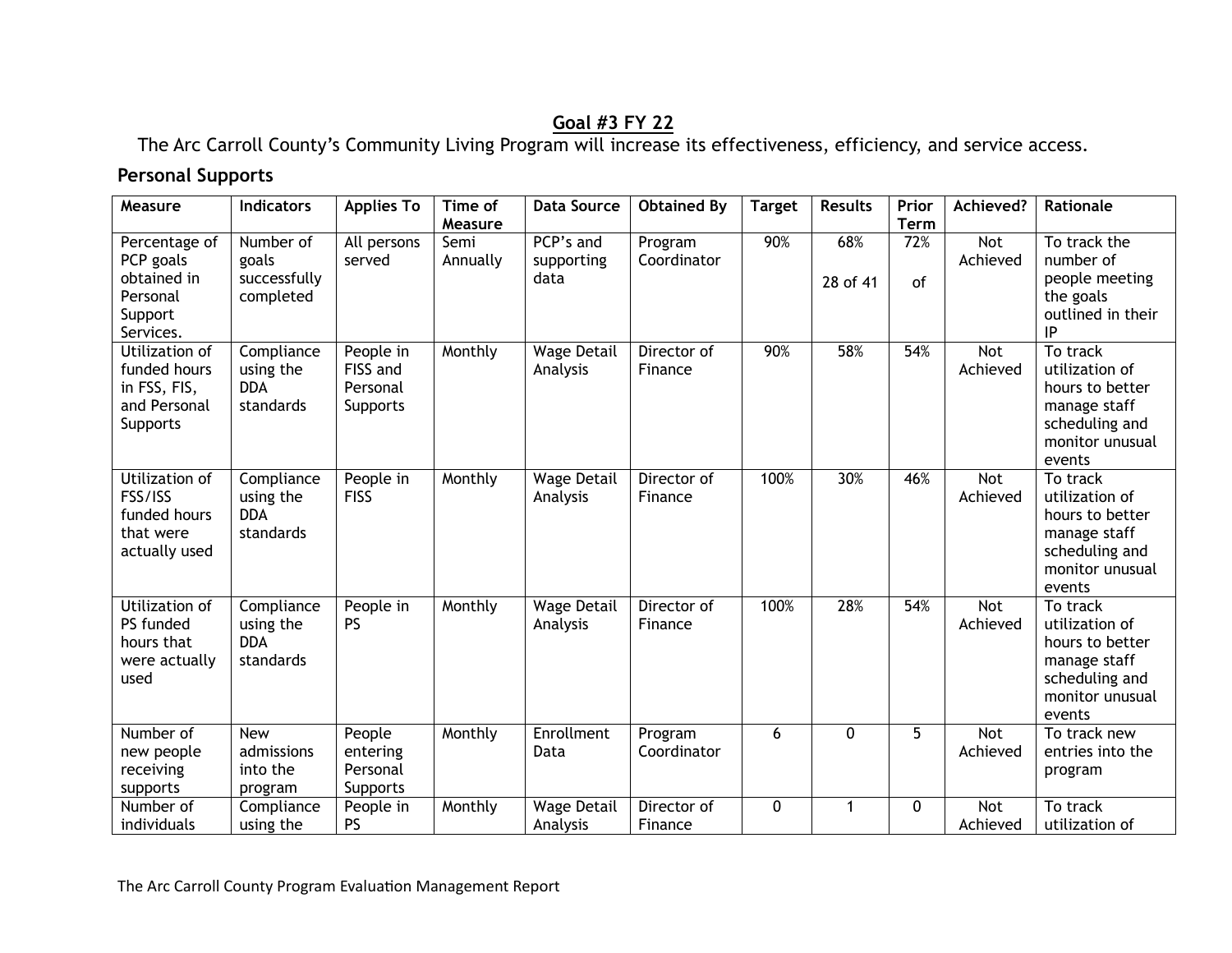| that exceeded<br>their funded<br>hours                                                        | <b>DDA</b><br>standards                                                              |                                                 |          |                                            |                        |     |                    |                     |                 | hours to better<br>manage staff<br>scheduling and<br>monitor unusual<br>events                |
|-----------------------------------------------------------------------------------------------|--------------------------------------------------------------------------------------|-------------------------------------------------|----------|--------------------------------------------|------------------------|-----|--------------------|---------------------|-----------------|-----------------------------------------------------------------------------------------------|
| Percentage of<br>individuals<br>that exercise<br>their rights                                 | Number of<br>people<br>exercising<br>their rights                                    | All people<br>receiving<br>personal<br>supports | Annually | <b>Interviews</b><br>per CQL<br>guidelines | Program<br>Coordinator | 95% | 87%<br>58 of<br>67 | 92%<br>65 of<br>71  | Not<br>Achieved | To track the<br>alignment of<br>services provided<br>to CQL's Personal<br>Outcome<br>Measures |
| Percentage of<br>individuals<br>that have<br>friends                                          | Number of<br>people that<br>have friends                                             | All people<br>receiving<br>personal<br>supports | Annually | Interviews<br>per CQL<br>guidelines        | Program<br>Coordinator | 95% | 96%<br>64 of<br>67 | 97%<br>68 of<br>71  | Achieved        | To track the<br>alignment of<br>services provided<br>to CQL's Personal<br>Outcome<br>Measures |
| Percentage of<br>individuals<br>that choose<br>personal<br>goals.                             | Number of<br>people that<br>choose<br>personal<br>goals                              | All people<br>receiving<br>personal<br>supports | Annually | Interviews<br>per CQL<br>guidelines        | Program<br>Coordinator | 95% | 93%<br>62 of 67    | 95%<br>67 of<br>71  | Not<br>Achieved | To track the<br>alignment of<br>services provided<br>to CQL's Personal<br>Outcome<br>Measures |
| Percentage of<br>individuals<br>that interact<br>with other<br>members of<br>the<br>community | Number of<br>people that<br>interact<br>with other<br>members of<br>the<br>community | All people<br>receiving<br>personal<br>supports | Annually | Interviews<br>per CQL<br>guidelines        | Program<br>Coordinator | 95% | 93%<br>62 of 67    | 100%<br>71 of<br>71 | Not<br>Achieved | To track the<br>alignment of<br>services provided<br>to CQL's Personal<br>Outcome<br>Measures |

# **Circumstances influencing results:**

All Measures: Due to the COVID-19 pandemic, The Arc has been providing limited Personal Supports. This has skewed data.

**Action Plan:**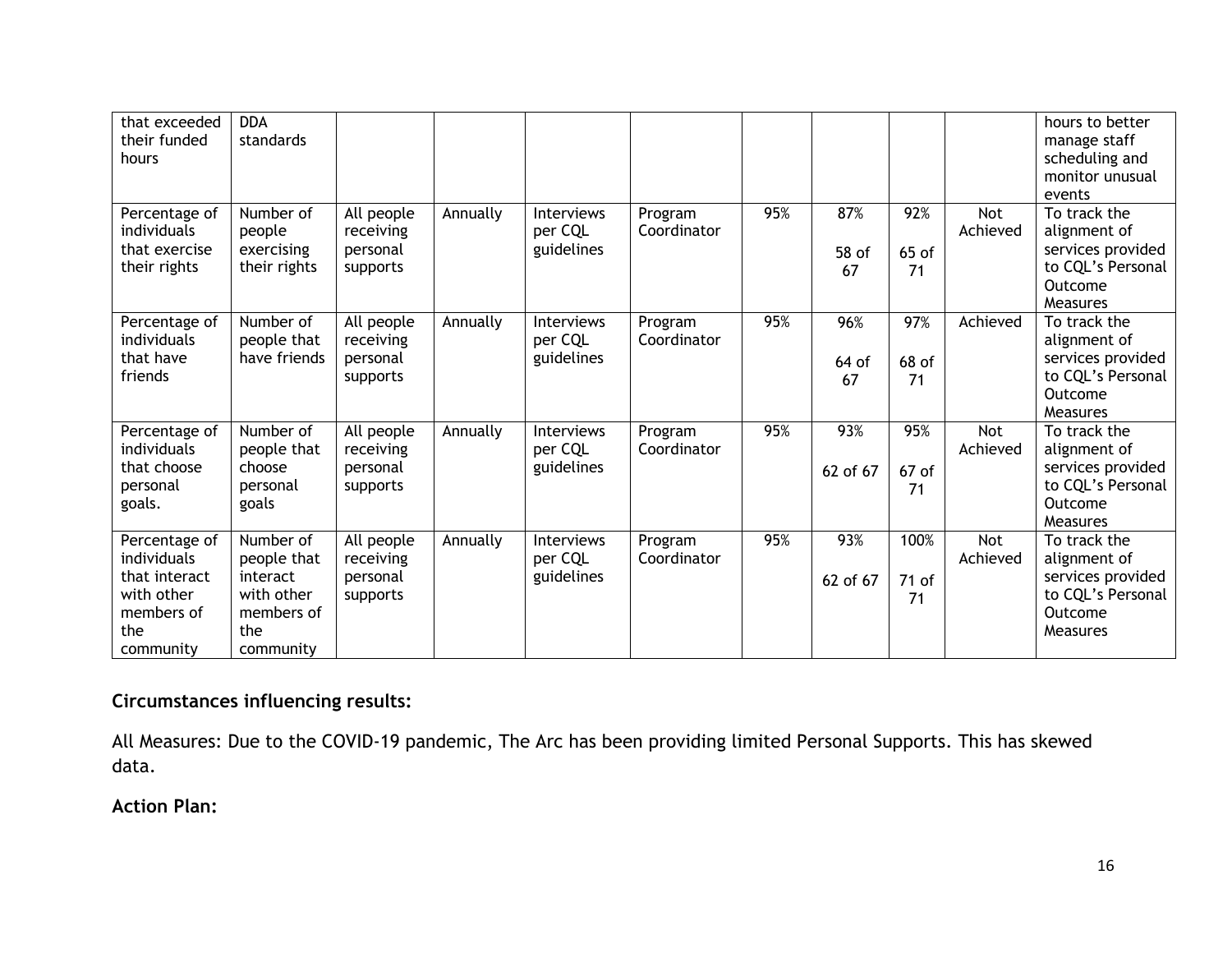Most of Personal Support Services has resumed. The Arc continues to monitor the CDC and state guidelines to meet the health and safety of staff, individuals served and families.

# **Community Living – Group Home**

| Measure                  | <b>Indicators</b>         | <b>Applies To</b> | Time of  | <b>Data Source</b> | <b>Obtained</b> | <b>Target</b> | <b>Results</b> | Prior            | Achieved?  | Rationale                                    |
|--------------------------|---------------------------|-------------------|----------|--------------------|-----------------|---------------|----------------|------------------|------------|----------------------------------------------|
|                          |                           |                   | Measure  |                    | By              |               |                | <b>Term</b>      |            |                                              |
| Percentage               | Number of                 | All persons       | Annually | PCP's and          | Program         | 90%           | 68%            | 68%              | <b>Not</b> | To track the number                          |
| of PCP goals             | goals                     | served            |          | supporting         | Coordinator     |               |                |                  | Achieved   | of people meeting the                        |
| obtained in<br>Community | successfully<br>completed |                   |          | data               |                 |               | 13 of 19       | 19 <sub>of</sub> |            | goals outlined in their<br>IP                |
| Living -                 |                           |                   |          |                    |                 |               |                | 28               |            |                                              |
| Group Home               |                           |                   |          |                    |                 |               |                |                  |            |                                              |
| Services.                |                           |                   |          |                    |                 |               |                |                  |            |                                              |
| Percentage               | Number of                 | All               | Annually | Interviews         | Program         | 95%           | 100%           | 85%              | Achieved   | To track the                                 |
| of individuals           | people                    | residents         |          | per CQL            | Coordinator     |               |                |                  |            | alignment of services                        |
| that exercise            | exercising                |                   |          | guidelines         |                 |               | 20 of 20       | 17 of            |            | provided to CQL's<br><b>Personal Outcome</b> |
| their rights             | their rights              |                   |          |                    |                 |               |                | 20               |            | <b>Measures</b>                              |
| Percentage               | Number of                 | All               | Annually | <b>Interviews</b>  | Program         | 95%           | 100%           | 100%             | Achieved   | To track the                                 |
| of individuals           | people that               | residents         |          | per CQL            | Coordinator     |               |                |                  |            | alignment of services                        |
| that are                 | are treated               |                   |          | guidelines         |                 |               | 20 of 20       | $20$ of          |            | provided to CQL's                            |
| treated fairly           | fairly                    |                   |          |                    |                 |               |                | 20               |            | Personal Outcome                             |
| Percentage               | Number of                 | All               | Annually | Interviews         | Program         | 95%           | 85%            | 90%              | <b>Not</b> | <b>Measures</b><br>To track the              |
| of individuals           | people that               | residents         |          | per CQL            | Coordinator     |               |                |                  | Achieved   | alignment of services                        |
| that have                | have friends              |                   |          | guidelines         |                 |               | 17 of 20       | 18 <sub>of</sub> |            | provided to CQL's                            |
| friends                  |                           |                   |          |                    |                 |               |                | 20               |            | <b>Personal Outcome</b>                      |
|                          |                           |                   |          |                    |                 |               |                |                  |            | Measures                                     |
| Percentage               | Number of                 | All               | Annually | Interviews         | Program         | 95%           | 85%            | 80%              | Not        | To track the                                 |
| of individuals           | people that               | residents         |          | per CQL            | Coordinator     |               |                |                  | Achieved   | alignment of services                        |
| that choose<br>personal  | choose<br>personal        |                   |          | guidelines         |                 |               | 17 of 20       | $16$ of          |            | provided to CQL's<br><b>Personal Outcome</b> |
| goals.                   | goals                     |                   |          |                    |                 |               |                | 20               |            | Measures                                     |
| People with              | Number of                 | All               | Semiannu | Advanced           | Health          | 45%           | 80%            | 80%              | Achieved   | To track the number                          |
| advanced                 | people with               | residents         | al       | Directive          | Services        |               |                |                  |            | of residents with                            |
|                          |                           | receiving         |          | <b>Forms</b>       | Coordinator     |               | 16 of 20       |                  |            |                                              |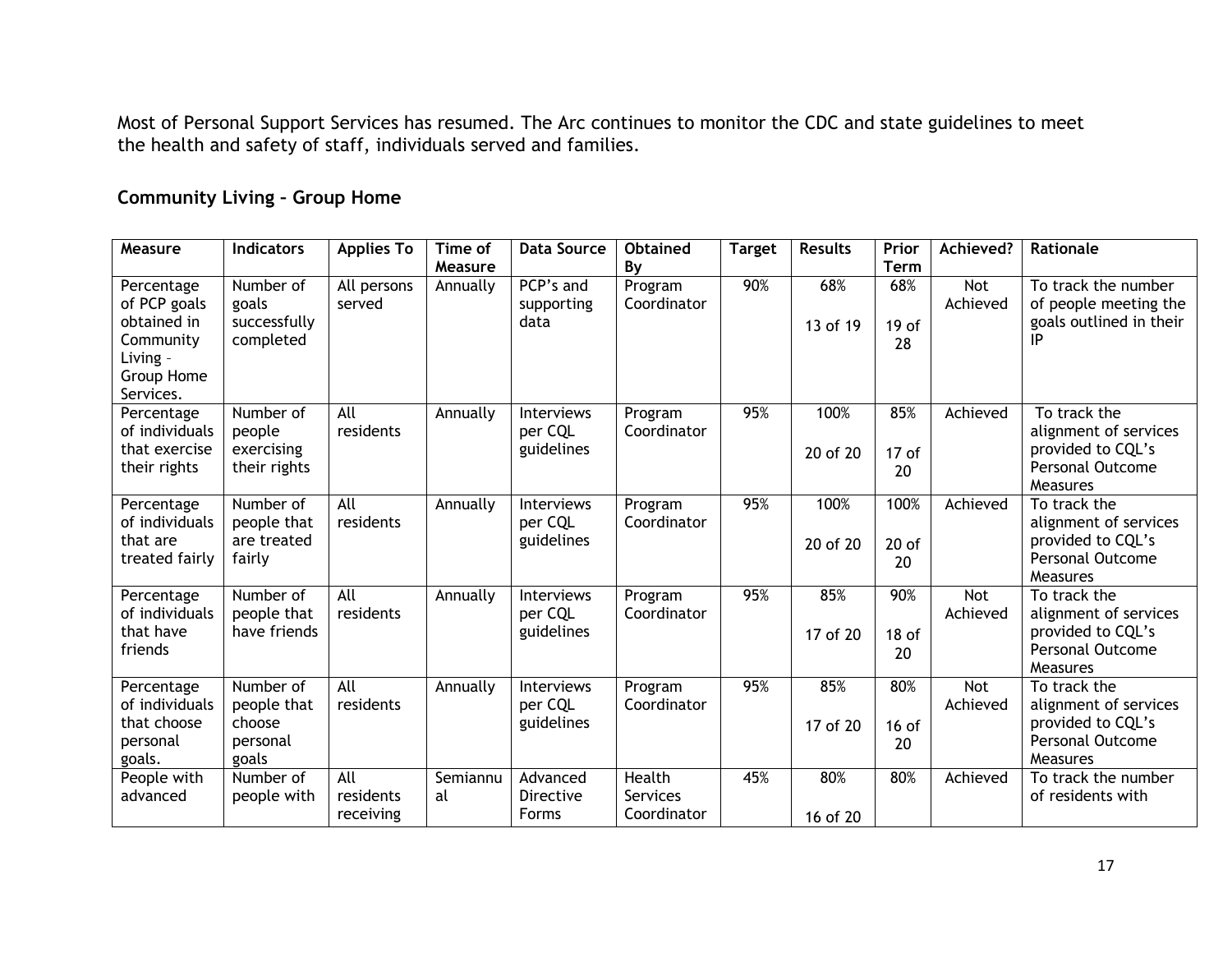| directives on                                        | advanced                                                                                                                            | Health                                              |         |                                    |                                   |     |     | 16 $of$ |          | advanced directives                                                                              |
|------------------------------------------------------|-------------------------------------------------------------------------------------------------------------------------------------|-----------------------------------------------------|---------|------------------------------------|-----------------------------------|-----|-----|---------|----------|--------------------------------------------------------------------------------------------------|
| file                                                 | directives                                                                                                                          | Services                                            |         |                                    |                                   |     |     | 20      |          | on file                                                                                          |
| Timeliness of<br>follow up<br>medical<br>appointment | % of follow up<br>appts. is<br>completed<br>within 2 weeks<br>prior or 2<br>weeks after the<br>doctor's<br>requested<br>return date | All<br>residents<br>receiving<br>Health<br>Services | Monthly | Medical<br>Appointmen<br>: Records | Health<br>Services<br>Coordinator | 75% | 96% | 97%     | Achieved | To track number of<br>follow up<br>appointments<br>maintained as ordered<br>by medical personnel |

#### **Strategies:**

C.A.R.F. accrediation will be maintained through elevating the value, quality, and ideal outcomes of services that enhace the lives of persons served at The Arc.

The Director of Community Living will participate in state-wide, as well as regional forums on topics to community inclusion and will foster participation and training Direct Support Professionals.

The Director of Community Living and Direct Support Professionals will continue to make progress towards DDA's vision of the Person-Centered Philosophy.

#### **Circumstances influencing results:**

Residential Services continues to provide services throughout the COVID-19 pandemic. Due to the pandemic, people were not able to work on goals pertaining to community activities, thus skewing the data.

"PCP meetings attended by Health Services" has been removed as a measure since the structure of Person-Centered Plan meetings has been changed.

#### **Action Items:**

The Arc continues to monitor the CDC and state guidelines to meet the health and safety of staff, individuals served and families.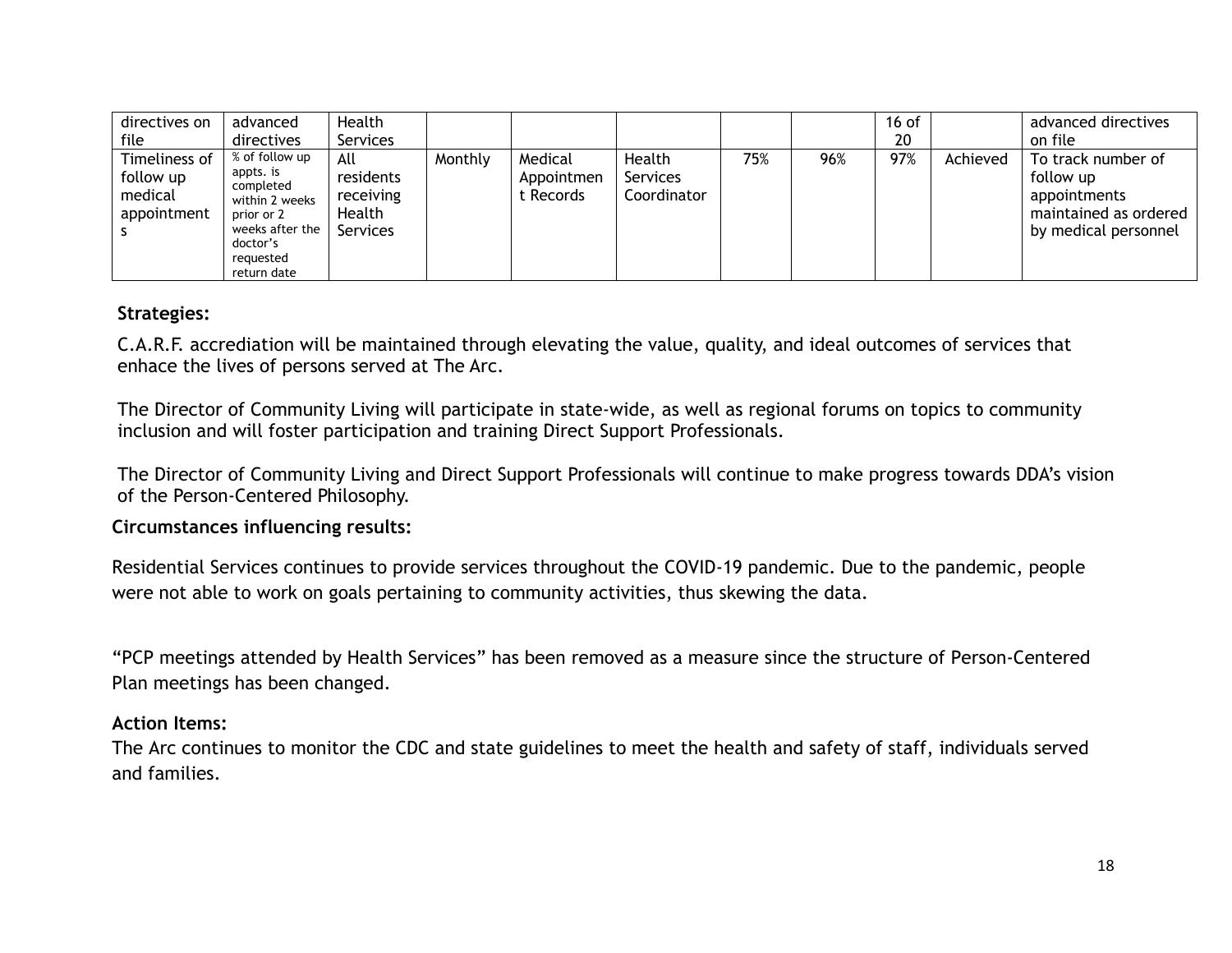# **Goal #4 FY22**

# **The Arc Carroll County's Transportation Services will maintain its efficiency per regulations.**

| Measure                                                                                         | <b>Indicators</b>                                                                     | <b>Applies To</b>                            | Time of<br>Measure           | Data<br>Source                                        | <b>Obtained By</b>                 | <b>Target</b> | <b>Results</b> | Prior<br><b>Term</b> | Achieved? | Rationale                                                                                                                         |
|-------------------------------------------------------------------------------------------------|---------------------------------------------------------------------------------------|----------------------------------------------|------------------------------|-------------------------------------------------------|------------------------------------|---------------|----------------|----------------------|-----------|-----------------------------------------------------------------------------------------------------------------------------------|
| School buses<br>passing<br>mandatory<br>inspections                                             | Percentage<br>of buses<br>passing<br>Board of<br>Education<br>required<br>inspections | All school<br>buses                          | August,<br>October,<br>March | Inspection<br><b>Sheets</b>                           | Director of<br>Transportation      | 70%           | 85%            | 85%                  | Achieved  | To track buses<br>passing mandatory<br>inspections, as a bus<br>being red lined has<br>a fiscal impact on<br>the entire operation |
| Preventative<br>maintenance<br>appointment<br>s completed<br>on time for<br>school bus<br>fleet | On time $=$<br>every 6<br>months or<br>every<br>5,000 miles                           | <b>School Bus</b><br>Fleet                   | Monthly                      | <b>Driver</b><br>Reports<br>and<br>Fuelman<br>Entries | Director of<br>Transportation      | 90%           | 90%            | 90%                  | Achieved  | To track efficiency<br>of preventative<br>maintenance on the<br>fleet                                                             |
| Preventative<br>maintenance<br>appointment<br>s completed<br>on time for<br><b>MTA fleet</b>    | On time $=$<br>every 6<br>months or<br>every<br>5,000 miles                           | <b>MTA Fleet</b>                             | Monthly                      | <b>Driver</b><br>Reports<br>and<br>Fuelman<br>Entries | Director of<br>Transportation      | 100%          | 100%           | 100%                 | Achieved  | To track efficiency<br>of preventative<br>maintenance on the<br>fleet                                                             |
| Preventative<br>maintenance<br>appointment<br>s completed<br>on time car<br>& minivan<br>fleet  | On time $=$<br>every 6<br>months or<br>every<br>5,000 miles                           | Car <sub>ft</sub><br>Minivan<br><b>Fleet</b> | Monthly                      | <b>Driver</b><br>Reports<br>and<br>Fuelman<br>Entries | Director of<br>Transportatio<br>n. | 80%           | 100%           | 100%                 | Achieved  | To track efficiency<br>of preventative<br>maintenance on the<br>fleet                                                             |

## **Strategies:**

C.A.R.F. accrediation will be maintained through elevating the value, quality, and ideal outcomes of services that enhace the lives of persons served at The Arc.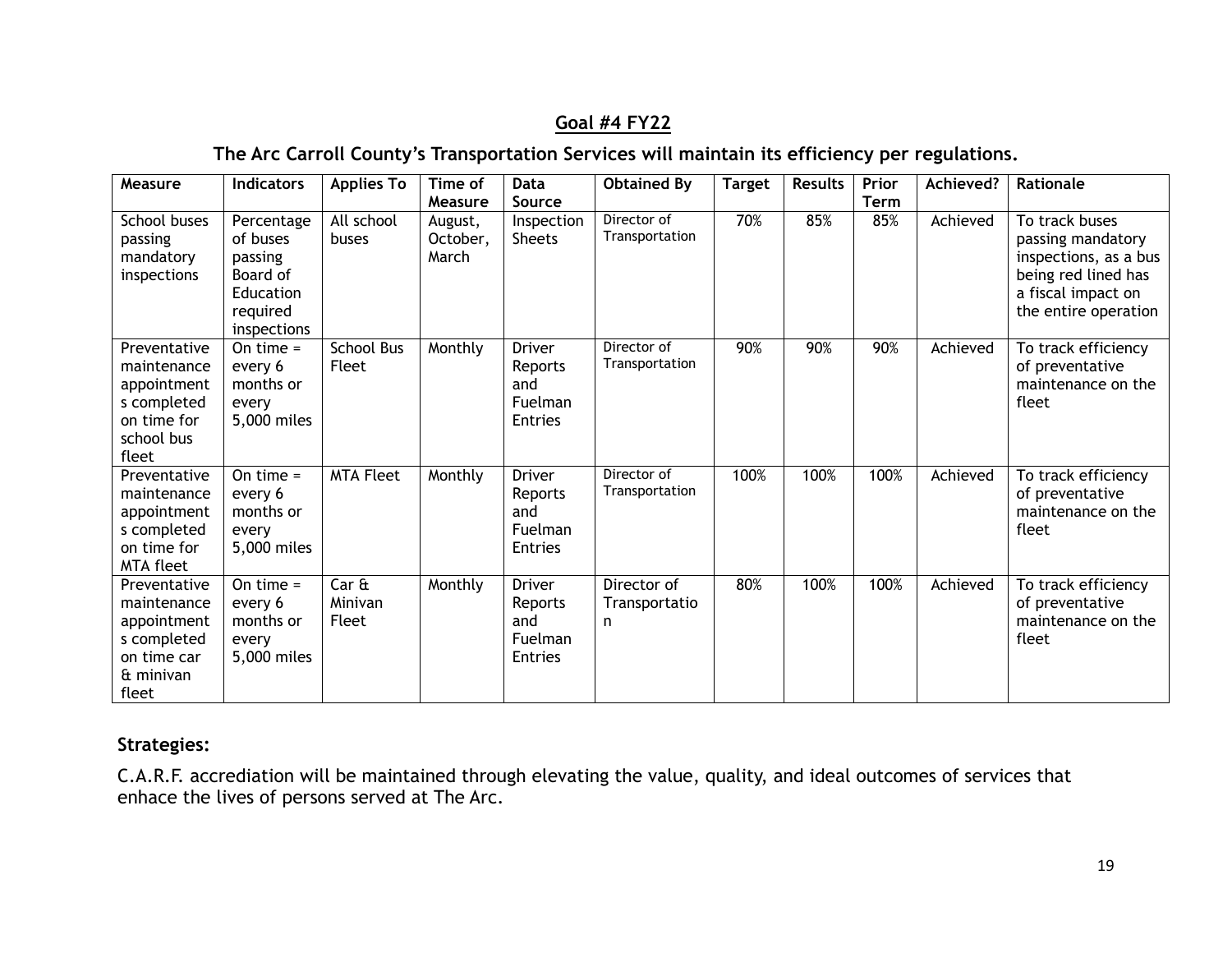Funder requirements will be maintained.

**Action Items:**

Continue tracking current measures.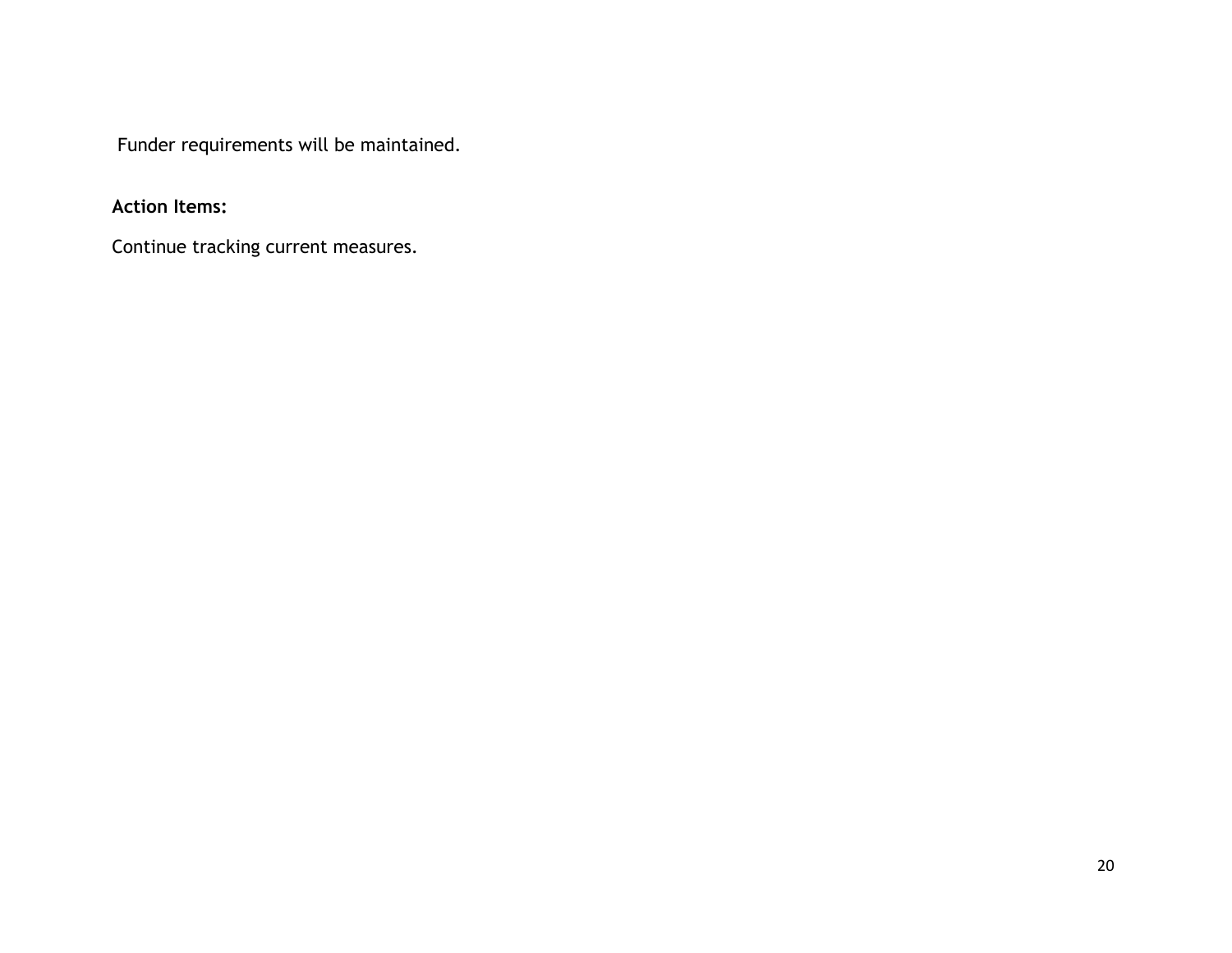# **Goal #5 FY 22**

Ninty percent of The Arc Carroll County's overall satisfaction will rate in the satisfied category.

# **Educational Partnership/Transition**

| Measure                             | <b>Indicators</b>                                                    | <b>Applies</b><br>Τo                           | Time of<br><b>Measure</b> | <b>Data Source</b>      | <b>Obtained By</b>                                                                         | <b>Target</b> | <b>Results</b> | Prior<br>Term      | Achieved? | Rationale                |
|-------------------------------------|----------------------------------------------------------------------|------------------------------------------------|---------------------------|-------------------------|--------------------------------------------------------------------------------------------|---------------|----------------|--------------------|-----------|--------------------------|
| Maximize<br>student<br>satisfaction | Overall<br>satisfaction<br>of student<br>(Perfect)<br>Score = $15$ ) | All<br>Students<br>(not-<br>including<br>MSTC) | Annually                  | Satisfaction<br>Surveys | Assistant<br>Director of<br>Educational<br>Partnership/<br>Asst Director<br>of QA          | 90%           | N/A            | 100%<br>2 of<br>30 | See Below | To track<br>satisfaction |
| Maximize<br>teacher<br>satisfaction | Overall<br>satisfaction<br>of teacher<br>(Perfect)<br>Score = $15$ ) | All<br>involved<br>teachers                    | Annually                  | Satisfaction<br>Surveys | Assistant<br>Director of<br>Educational<br>Partnership /<br>Assistant<br>Director of<br>QA | 90%           | N/A            | 96%<br>2 of<br>15  | See Below | To track<br>satisfaction |

# **Meaningful Day Services**

| Measure                                                       | <b>Indicators</b>                                                   | <b>Applies To</b>                                   | Time of<br><b>Measure</b> | <b>Data Source</b>      | <b>Obtained</b><br>By     | <b>Target</b> | <b>Results</b> | Prior<br>Term         | Achieved? | Rationale                |
|---------------------------------------------------------------|---------------------------------------------------------------------|-----------------------------------------------------|---------------------------|-------------------------|---------------------------|---------------|----------------|-----------------------|-----------|--------------------------|
| Maximize<br>satisfaction<br>of people<br>receiving<br>support | Overall<br>satisfaction<br>(Perfect)<br>Score = $30$ )              | People in<br>Work<br><b>Services</b>                | Annually                  | Satisfaction<br>Surveys | Program<br>Coordinator    | 90%           | N/A            | 95%<br>$51$ of<br>132 | See Below | To track<br>satisfaction |
| Maximize<br>family<br>satisfaction                            | Overall<br>satisfaction<br>(Perfect)<br>Score = $24$ )              | Families of<br>people in<br>Work<br><b>Services</b> | Annually                  | Satisfaction<br>Surveys | Program<br>Coordinator    | 90%           | N/A            | 95%<br>38 of<br>132   | See Below | To track<br>satisfaction |
| Maximize<br>staff<br>satisfaction                             | Overall<br>satisfaction<br>for staff<br>(Perfect)<br>Score = $36$ ) | Employment<br><b>Services</b><br>Staff              | Annually                  | Satisfaction<br>Surveys | Asst<br>Director of<br>QA | 90%           | N/A            | 90%<br>6 of<br>41     | See Below | To track<br>satisfaction |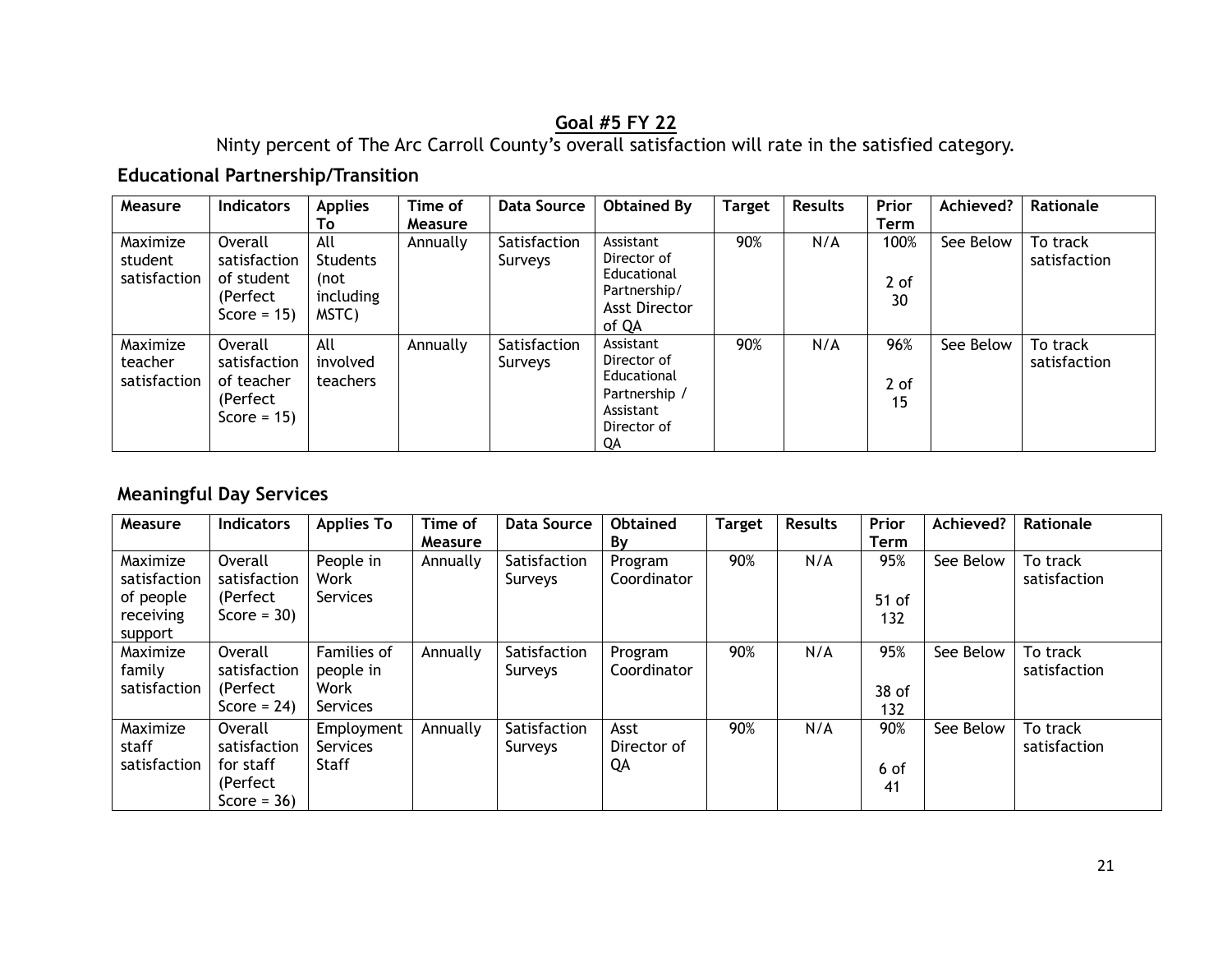# **Personal Support Services**

| Measure                            | <b>Indicators</b>                                                   | <b>Applies To</b>                       | Time of        | <b>Data Source</b>      | <b>Obtained</b>           | <b>Target</b> | <b>Results</b> | Prior          | Achieved? | Rationale                |
|------------------------------------|---------------------------------------------------------------------|-----------------------------------------|----------------|-------------------------|---------------------------|---------------|----------------|----------------|-----------|--------------------------|
|                                    |                                                                     |                                         | <b>Measure</b> |                         | By                        |               |                | <b>Term</b>    |           |                          |
| Maximize<br>satisfaction           | Overall<br>satisfaction                                             | People in<br><b>FISS</b>                | Annually       | Satisfaction<br>Surveys | Program<br>Coordinator    | 95%           | N/A            | 98%            | See Below | To track<br>satisfaction |
| of people<br>receiving<br>support  | (Perfect)<br>Score = $50$ )                                         |                                         |                |                         |                           |               |                | 7 of 71        |           |                          |
| Maximize<br>family<br>satisfaction | Overall<br>satisfaction<br>(Perfect)<br>Score = $50$ )              | Families of<br>people in<br><b>FISS</b> | Annually       | Satisfaction<br>Surveys | Program<br>Coordinator    | 90%           | N/A            | 93%<br>8 of 91 | See Below | To track<br>satisfaction |
| Maximize<br>staff<br>satisfaction  | Overall<br>satisfaction<br>for staff<br>(Perfect)<br>Score = $36$ ) | <b>FISS Staff</b>                       | Annually       | Satisfaction<br>Surveys | Asst<br>Director of<br>QA | 90%           | N/A            | 98%<br>3 of 50 | See Below | To track<br>satisfaction |

# **Residential Services**

| Measure                  | <b>Indicators</b>           | <b>Applies To</b>        | Time of        | <b>Data Source</b>      | <b>Obtained By</b>            | <b>Target</b> | <b>Results</b> | Prior       | Achieved? | Rationale                |
|--------------------------|-----------------------------|--------------------------|----------------|-------------------------|-------------------------------|---------------|----------------|-------------|-----------|--------------------------|
|                          |                             |                          | <b>Measure</b> |                         |                               |               |                | <b>Term</b> |           |                          |
| Maximize<br>satisfaction | Overall<br>satisfaction     | All<br>residents         | Annually       | Satisfaction<br>Surveys | Program<br>Coordinator        | 95%           | N/A            | 96%         | See Below | To track<br>satisfaction |
| of people                | (Perfect)                   |                          |                |                         |                               |               |                | $11$ of     |           |                          |
| receiving                | Score = $30$ )              |                          |                |                         |                               |               |                | 20          |           |                          |
| support                  |                             |                          |                |                         |                               |               |                |             |           |                          |
| Maximize<br>family       | Overall<br>satisfaction     | Families of<br>residents | Annually       | Satisfaction<br>Surveys | Program<br>Coordinator        | 95%           | N/A            | 93%         | See Below | To track<br>satisfaction |
| satisfaction             | (Perfect)<br>Score = $24$ ) |                          |                |                         |                               |               |                | 8 of 91     |           |                          |
| Maximize<br>staff        | Overall<br>satisfaction     | Residential<br>Staff     | Annually       | Satisfaction<br>Surveys | <b>Asst Director</b><br>of QA | 90%           | N/A            | 83%         | See Below | To track<br>satisfaction |
| satisfaction             | for staff                   |                          |                |                         |                               |               |                | 3 of 61     |           |                          |
|                          | (Perfect)                   |                          |                |                         |                               |               |                |             |           |                          |
|                          | Score = $36$ )              |                          |                |                         |                               |               |                |             |           |                          |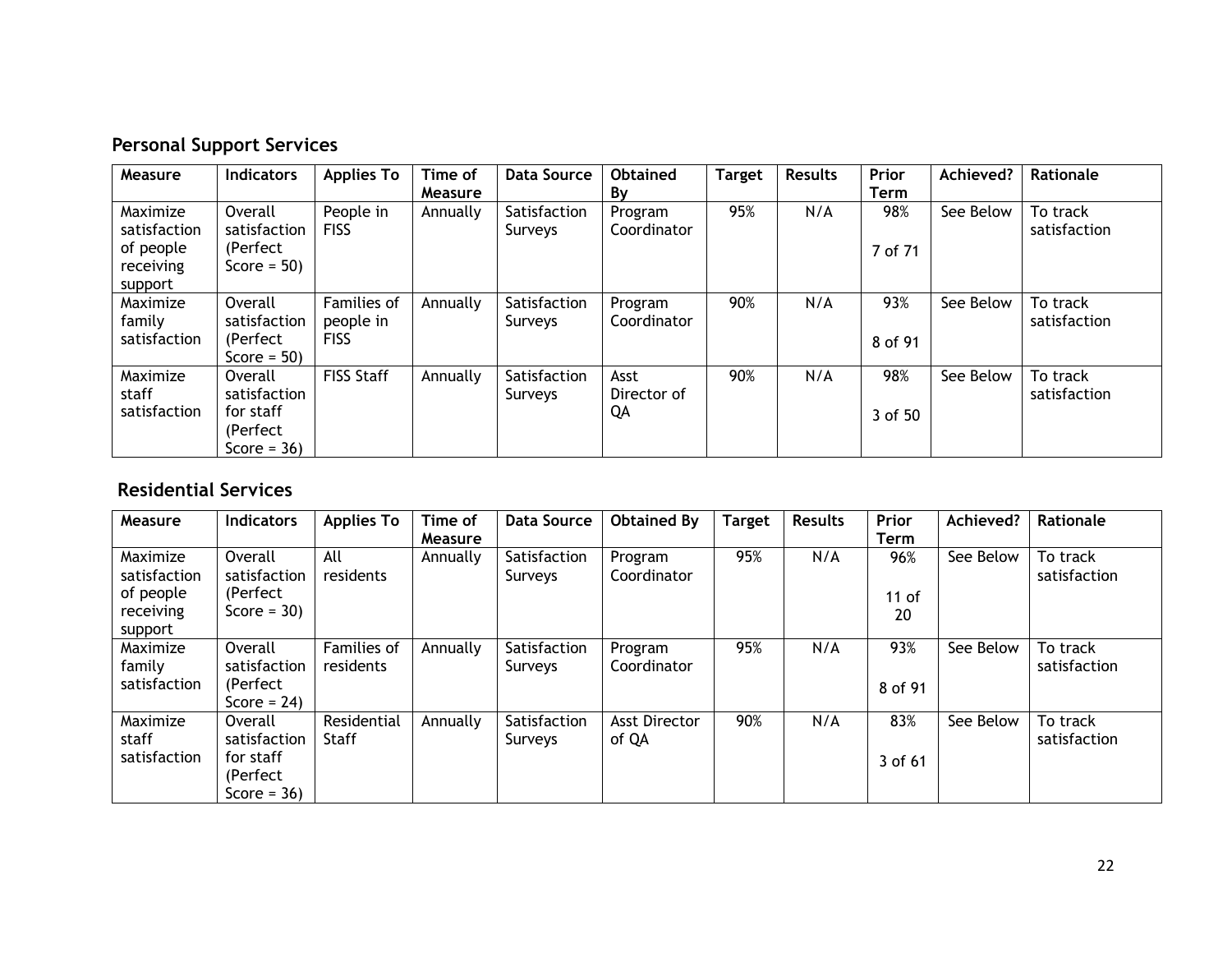## **Transportation**

| Measure                           | <b>Indicators</b>                                                  | <b>Applies To</b>       | Time of<br>Measure | Data Source             | <b>Obtained</b><br>Bv     | <b>Target</b> | <b>Results</b> | Prior<br>Term | Achieved? | Rationale                |
|-----------------------------------|--------------------------------------------------------------------|-------------------------|--------------------|-------------------------|---------------------------|---------------|----------------|---------------|-----------|--------------------------|
| Maximize<br>staff<br>satisfaction | Overall<br>satisfaction<br>for staff<br>(Perfect<br>Score = $36$ ) | Transportation<br>Staff | Annually           | Satisfaction<br>Surveys | Asst<br>Director of<br>QΑ | 90%           | N/A            | 90%           | See Below | To track<br>satisfaction |

#### **Global**

| Measure                                   | <b>Indicators</b>                                                   | <b>Applies To</b>       | Time of  | Data Source             | Obtained                  | <b>Target</b> | <b>Results</b> | Prior | Achieved? | Rationale                |
|-------------------------------------------|---------------------------------------------------------------------|-------------------------|----------|-------------------------|---------------------------|---------------|----------------|-------|-----------|--------------------------|
|                                           |                                                                     |                         | Measure  |                         | Bν                        |               |                | Term  |           |                          |
| Maximize<br>overall staff<br>satisfaction | Overall<br>satisfaction<br>for staff<br>(Perfect)<br>Score = $36$ ) | Administrative<br>Staff | Annually | Satisfaction<br>Surveys | Asst<br>Director<br>of QA | 90%           | N/A            | 90%   | See Below | To track<br>satisfaction |

### **Stratagies:**

C.A.R.F. accrediation will be maintained through elevating the value, quality, and ideal outcomes of services that enhace the lives of persons served at The Arc.

Statements of dissatisfaction will be addressed on both an individual and systematic basis.

The board reviews the results of the satisfaction surveys in all deparments at the end of the fiscal year. Dissatisfaction in relation to families, providers, employers, persons served, and the board are immediately addressed. In regard to staff dissatisfaction, during monthly staff meetings, The Arc use the 4 + 1 tool that Mike Smulls tought in order to come up with resolutions to implement agency wide.

### **Circumstances influencing results:**

Satisfaction surveys are recorded on an annual basis. Results will be provided in the next PEMR distrubuted in July 2022.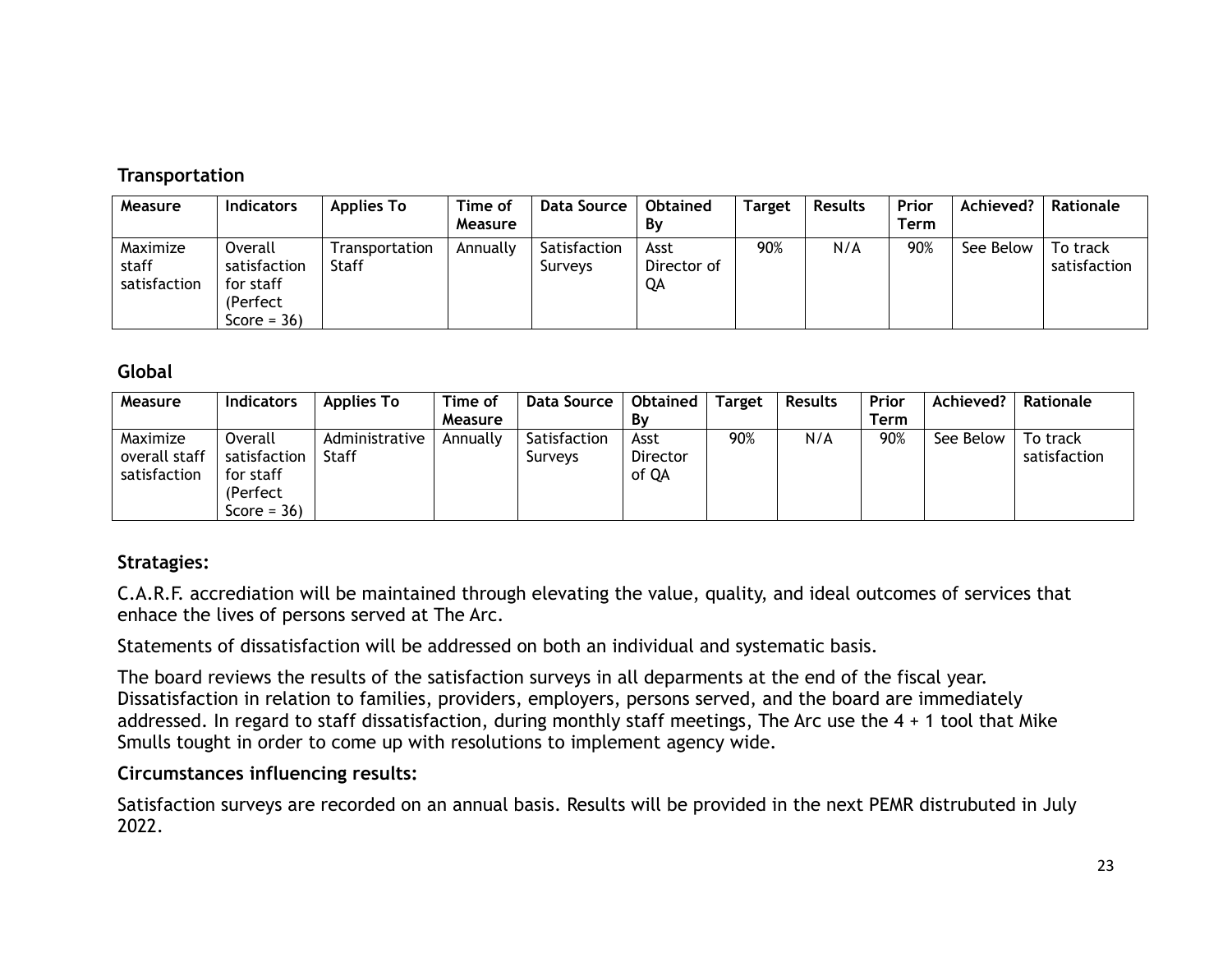# **Goal #6 FY 22**

The Arc Carroll County will globally increase its effectiveness, efficiency, and service access.

| Measure                                                                       | <b>Indicators</b>                                                                                      | <b>Applies</b><br>To           | Time of<br>Measure | Data<br>Source              | <b>Obtained</b><br>By            | <b>Target</b> | <b>Results</b> | Prior<br><b>Term</b> | Achieved?              | Rationale                                                                                                                                                          |
|-------------------------------------------------------------------------------|--------------------------------------------------------------------------------------------------------|--------------------------------|--------------------|-----------------------------|----------------------------------|---------------|----------------|----------------------|------------------------|--------------------------------------------------------------------------------------------------------------------------------------------------------------------|
| Number of<br>preventable<br>slips, trips,<br>or falls                         | All<br>preventable<br>Slips, Trips,<br>and Falls for<br>people<br>supported                            | All<br>Programs                | Quarterly          | Incident<br>Reports         | Asst<br><b>Director</b><br>of QA | ~10           | $\overline{2}$ | 4                    | Achieved               | To lower preventable<br>fall related incidents<br>using timely alerts, staff<br>training, and<br>environmental checks to<br>maximize safety of<br>people supported |
| Number of<br>other safety<br>related<br>incidents                             | Incidents<br>involving<br>police,<br>elopement,<br>injury,<br>accidents,<br>and physical<br>aggression | All<br>Programs                | Quarterly          | Incident<br>Reports         | Asst<br><b>Director</b><br>of QA | ~10           | 3              | 5                    | Achieved               | To lower safety related<br>incidents using timely<br>alerts, staff training,<br>and environmental<br>checks to maximize<br>safety of people<br>supported           |
| <b>Overall</b><br>adaptive<br>behavior in<br>relation to<br>behavior<br>plans | Number of<br>people with<br>adaptive<br>behavior                                                       | All<br>Programs                | Monthly            | Behavior<br>plan data       | Asst<br>Director<br>of QA        | 90%           | 83%            | 63%                  | <b>Not</b><br>Achieved | To track the<br>performance of people<br>utilizing behavior<br>support plans                                                                                       |
| Percentage<br>of fully<br>trained staff                                       | Staff fully<br>trained as<br>per agency<br>requirement                                                 | All<br>Program<br><b>Staff</b> | Semi<br>Annually   | <b>Training</b><br>Database | Human<br>Resource<br>S           | 85%           | 91%            | 88%                  | Achieved               | To track training<br>percentages for staff                                                                                                                         |
| Percentage<br>of all staff<br>with required<br>DDA training                   | Staff having<br>100% of DDA<br>trainings<br>completed                                                  | All<br>Program<br><b>Staff</b> | Semi<br>Annual     | Training<br>Database        | Human<br>Resource<br>s           | 90%           | 93%            | 91%                  | Achieved               | To track training<br>percentages for staff<br>and efficiency of<br>bringing new staff into<br>compliance                                                           |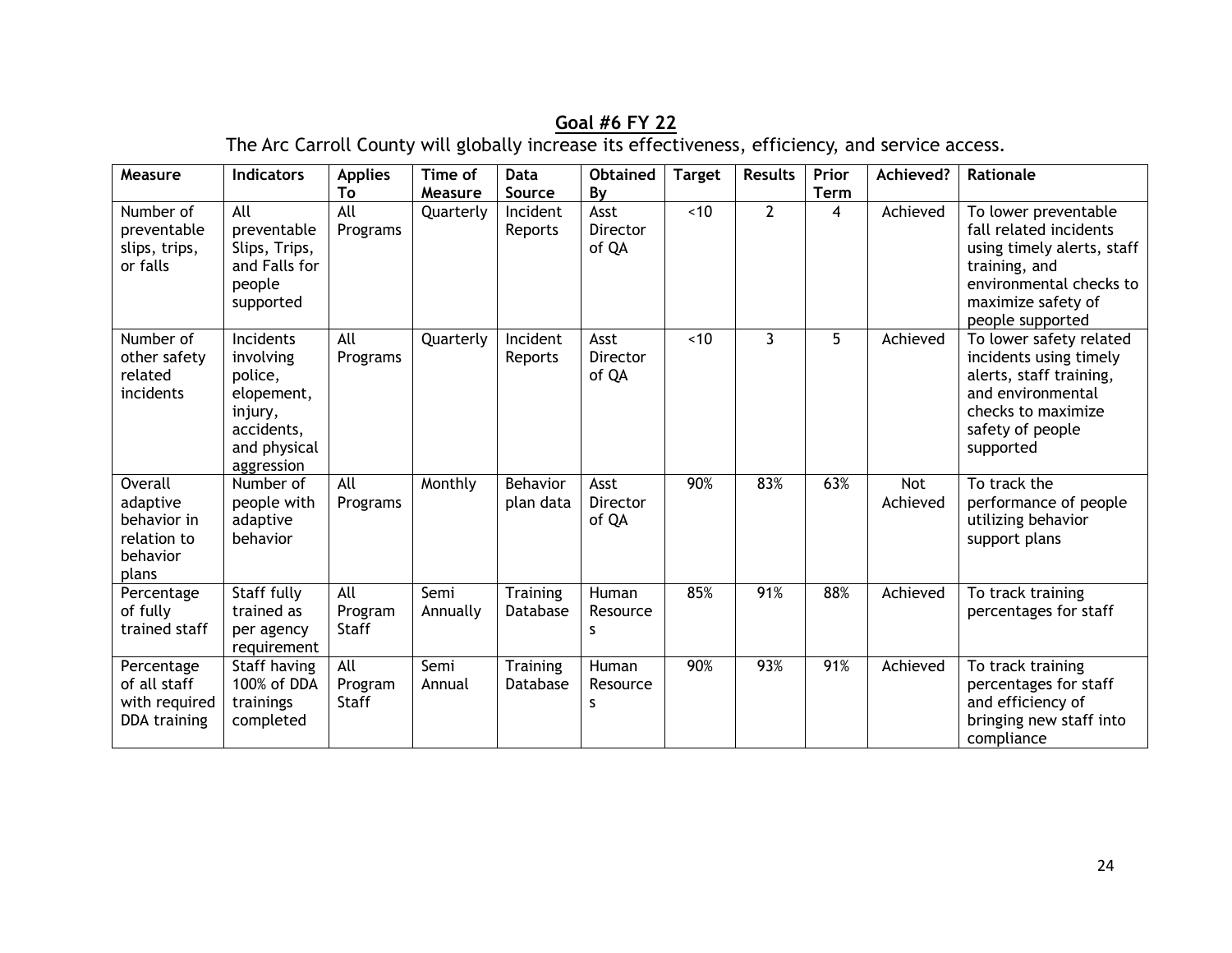#### **Strategies:**

C.A.R.F. accrediation will be maintained through elevating the value, quality, and ideal outcomes of services that enhace the lives of persons served at The Arc.

The Safety Committee will meet bi-monthly to review health and safety related incidents and discuss how The Arc can decrease these incidents.

The Quality Management Committee will meet on a quarterly basis to review all incidents and talk about ways to decrease the likelihood of these types of incidents reoccurring.

The Arc implemented several systems including iCare Manager and Relias. Both systems improve compliance for trainings, medication management, incident reporting, etc.

### **Circumstances influencing results:**

Due to the COVID-19 pandemic, all results are skewed.

## **Action Items:**

Continue tracking current measures.